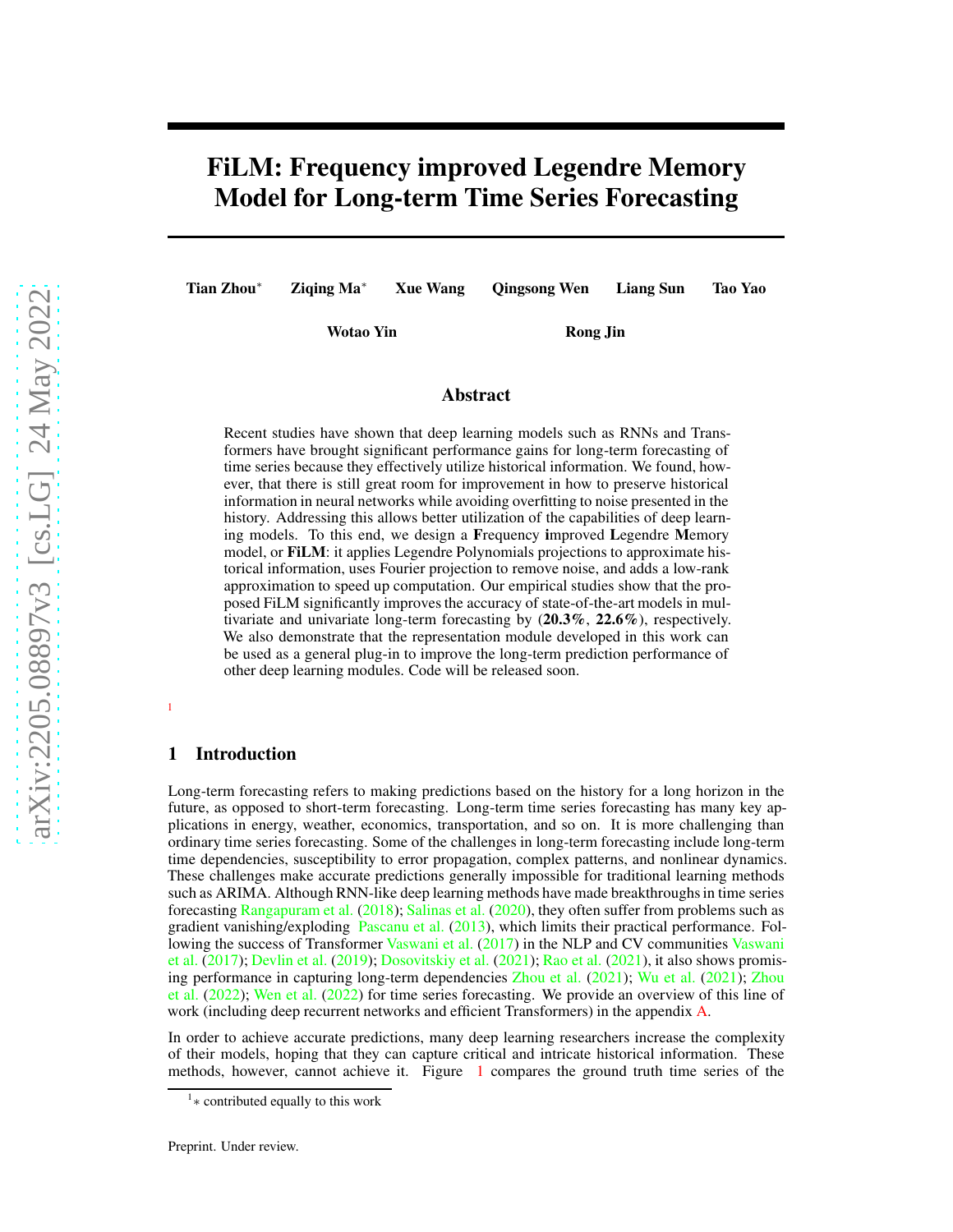real-world ETTm1 dataset with the predictions of the vanilla Transformer method and the LSTM model [Vaswani et al.](#page-11-1) [\(2017](#page-11-1)); [Hochreiter & Schmidhuber](#page-10-0) [\(1997a](#page-10-0)) [Zhou et al.](#page-12-0) [\(2021\)](#page-12-0). It is observed that the prediction is completely off from the distribution of the ground truth. We believe that such errors come from these models miscapturing noise while attempting to preserve the true signals. We conclude that two keys in accurate forecasting are: 1) how to capture critical historical information as complete as possible; and 2) how to effectively remove the noise. Therefore, to avoid a derailed forecast, we cannot improve a model by simply making it more complex. Instead, we shall consider a robust representation of the time series that can capture its important patterns without noise.

This observation motivates us to switch our view from long-term time series forecasting to long-term sequence compression. Recursive mem[ory model](#page-11-5) Voelker et al. [\(2019](#page-11-5)); [Gu et al.](#page-10-1) [\(2021a](#page-10-1)[,b](#page-10-2), [2020](#page-10-3)) has achieved impressive results in function approximation

<span id="page-1-0"></span>

Figure 1: The discrepancy between ground truth and forecasting output from vanilla Transformer and LSTM on a real-world ETTh1 dataset Left: trend shift. Right: seasonal shift.

tasks. [Voelker et al.](#page-11-5) [\(2019\)](#page-11-5) designed a recursive memory unit (LMU) using Legendre projection, which provides a good representation for long time series.  $S4$  model [Gu et al.](#page-10-1) [\(2021a](#page-10-1)) comes up with another recursive memory design for data representation and significantly improves state-of-the-art results for Long-range forecasting benchmark (LRA) [Tay et al.](#page-11-6)  $(2020)$  $(2020)$ . However, when coming to long-term time series forecasting, these approaches fall short of the Transformer-based methods' state-of-the-art performance. A careful examination reveals that these data compression methods are powerful in recovering the details of historical data compared to LSTM/Transformer models, as revealed in Figure [2.](#page-1-1) However, they are vulnerable to noisy signals as they tend to overfit all the spikes in the past, leading to limited long-term forecasting performance. It is worth noting that, Legendre Polynomials employed in LMP [Voelker et al.](#page-11-5) [\(2019\)](#page-11-5) is just a special case in the family of Orthogonal Polynomials (OPs). OPs (including Legendre, Laguerre, Chebyshev, etc.) and other orthogonal basis (Fourier and Multiwavelets) are widely studied in numerous fields and recently brought in deep learning [Wang et al.](#page-11-7) [\(2018](#page-11-7)); [Gupta et al.](#page-10-4) [\(2021](#page-10-4)); [Zhou et al.](#page-12-1) [\(2022\)](#page-12-1); [Voelker et al.](#page-11-5) [\(2019](#page-11-5)); [Gu et al.](#page-10-3) [\(2020\)](#page-10-3). A detailed review can be found in Appendix [A.](#page-13-0)

The above observation inspires us to develop methods for accurate and robust representations of time series data for future forecasting, especially longterm forecasting. The proposed method significantly outperforms existing long-term forecasting methods on multiple benchmark datasets by integrat-

<span id="page-1-1"></span>

Figure 2: Data recovery with Autoencoder structure: recovery a 1024-length data with a bottleneck of 128 parameters. Left: Legendre Projection Unit. Right: LSTM and vanilla Transformer.

ing those representations with powerful prediction models. As the first step towards this goal, we directly exploit the Legendre projection, which is used by LMU [Voelker et al.](#page-11-5) [\(2019](#page-11-5)) to update the representation of time series with fixed-size vectors dynamically. This projection layer will then be combined with different deep learning modules to boost forecasting performance. The main challenge with directly using this representation is the dilemma between information preservation and data overfitting, i.e., the larger the number of Legendre projections is, the more the historical data is preserved, but the more likely noisy data will be overfitted. Hence, as a second step, to reduce the impact of noisy signals on the Legendre projection, we introduce a layer of dimension reduction by a combination of Fourier analysis and low-rank matrix approximation. More specifically, we keep a large dimension representation from the Legendre projection to ensure that all the important details of historical data are preserved. We then apply a combination of Fourier analysis and low-rank approximation to keep the part of the representation related to low-frequency Fourier components and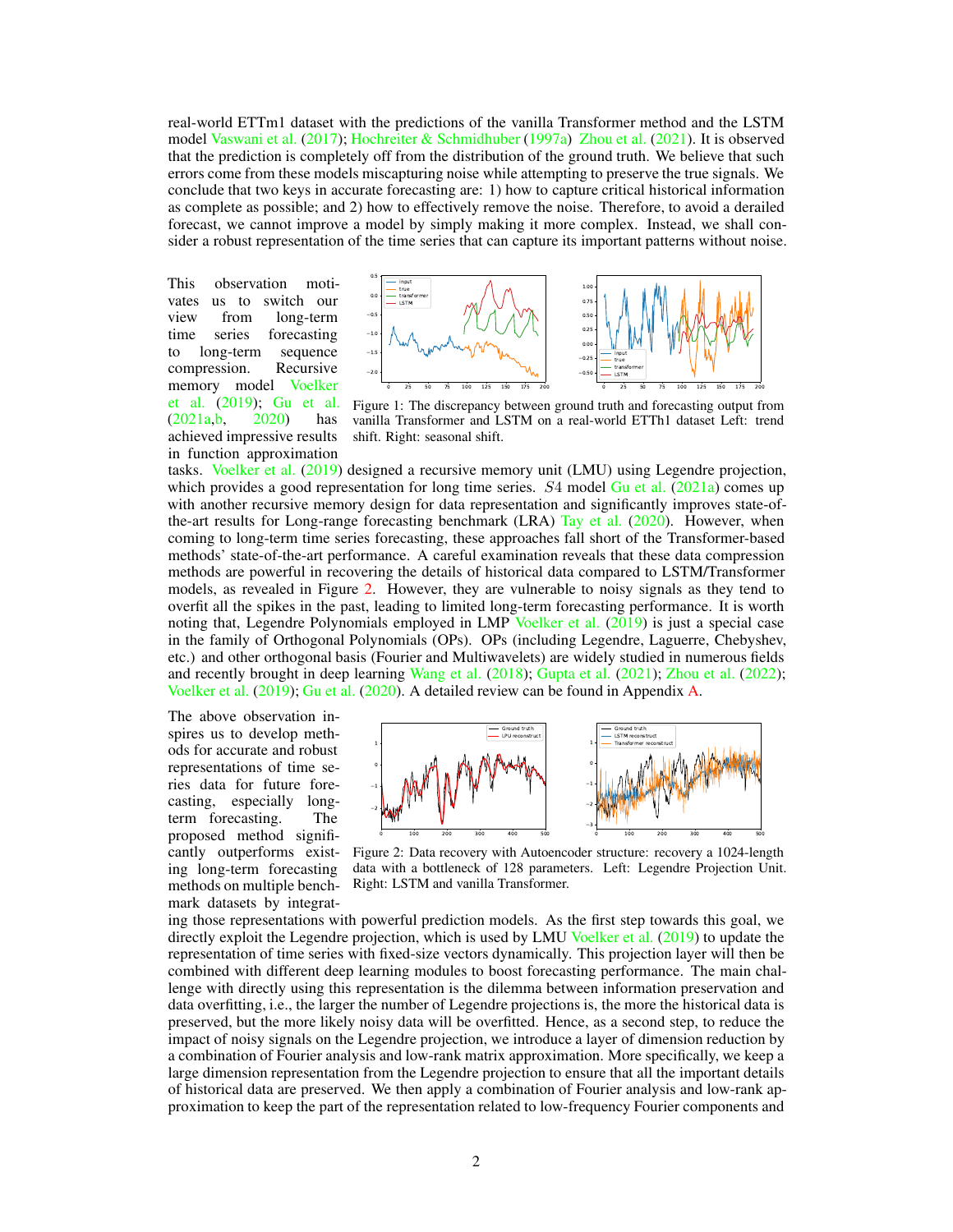the top eigenspace to remove the impact of noises. Thus, we can not only capture the long-term time dependencies, but also effective reduce the noise in long-term forecasting. We refer to the proposed method as Frequency improved Legendre Memory model, or FiLM for short, for long-term time series forecasting.

In short, we summarize the key contributions of this work as follows:

- 1. We propose a *Frequency improved Legendre Memory model (FiLM)* architecture with a mixture of experts for robust multiscale time series feature extraction.
- 2. We redesign the *Legendre Projection Unit (LPU)* and make it a general tool for data representation that any time series forecasting model can exploit to solve the historical information preserving problem.
- 3. We propose *Frequency Enhanced Layers (FEL)* that reduce dimensionality by a combination of Fourier analysis and low-rank matrix approximation to minimize the impact of noisy signals from time series and ease the overfitting problem. The effectiveness of this method is verified both theoretically and empirically.
- 4. We conduct extensive experiments on six benchmark datasets across multiple domains (energy, traffic, economics, weather, and disease). Our empirical studies show that the proposed model improves the performance of state-of-the-art methods by 19.2% and 26.1% in multivariate and univariate forecasting, respectively. In addition, our empirical studies also reveal a dramatic improvement in computational efficiency through dimensionality reduction.

### 2 Time Series Representation in Legendre-Fourier Domain

#### 2.1 Legendre Projection

Given an input sequence, the function approximation problem aims to approximate the cumulative history at every time  $t$ . Using Legendre Polynomials projection, we can project a prolonged sequence of data onto a subspace of bounded dimension, leading to compression, or feature representation, for evolving historical data. Formally, given a smooth function  $f$  observed online, we aim to maintain a fixed size compressed representation of its history  $f(x)_{[t-\theta,t]}$ , where  $\theta$  specifies the window size. At every time point t, the approximation function  $g^{(t)}(x)$  is defined with respect to the measure  $\mu^{(t)} = \frac{1}{\theta} \mathbb{I}_{[t-\theta,t]}(x)$ . In this paper, we use Legendre Polynomials of degree at most  $N-1$ to build the function  $g^{(t)}(x)$ , i.e.

$$
g^{(t)}(x) = \sum_{n=1}^{N} c_n(t) P_n \left( \frac{2(x-t)}{\theta} + 1 \right), \tag{1}
$$

where  $P_n(\cdot)$  is the *n*-th order Legendre Polynomials. Coefficients  $c_n(t)$  are captured by the following dynamic equation:

<span id="page-2-0"></span>
$$
\frac{d}{dt}c(t) = -\frac{1}{\theta}Ac(t) + \frac{1}{\theta}Bf(t).
$$
\n(2)

where the definition of  $A$  and  $B$  can be found in [Voelker et al.](#page-11-5) [\(2019\)](#page-11-5). Using Legendre Polynomials as a basis allows us to accurately approximate smooth functions, as indicated by the following theorem.

**Theorem 1** (*Similar to Proposition 6 in [Gu et al.](#page-10-3)*  $(2020)$  $(2020)$ ). *If*  $f(x)$  *is L-Lipschitz, then*  $||f_{[t−θ,t]}(x)−$  $g^{(t)}(x)\|_{\mu^{(t)}} \leq \mathcal{O}(\theta L/\sqrt{N})$ . Moreover, if  $f(x)$  has k-th order bounded derivatives, we have  $|| f_{[t-\theta,t]}(x) - g^{(t)}(x) ||_{\mu^{(t)}} \leq \mathcal{O}(\theta^k N^{-k+1/2}).$ 

According to Theorem 1, without any surprise, the larger the number of Legendre Polynomials basis, the more accurate the approximation will be, which unfortunately may lead to the overfitting of noisy signals in the history. As shown in Section [4,](#page-5-0) directly feeding deep learning modules, such as MLP, RNN, and vanilla Attention without modification, with the above features will not yield state-ofthe-art performance, primarily due to the noisy signals in history. That is why we introduce, in the following subsection, a Frequency Enhanced Layer with Fourier transforms for feature selection.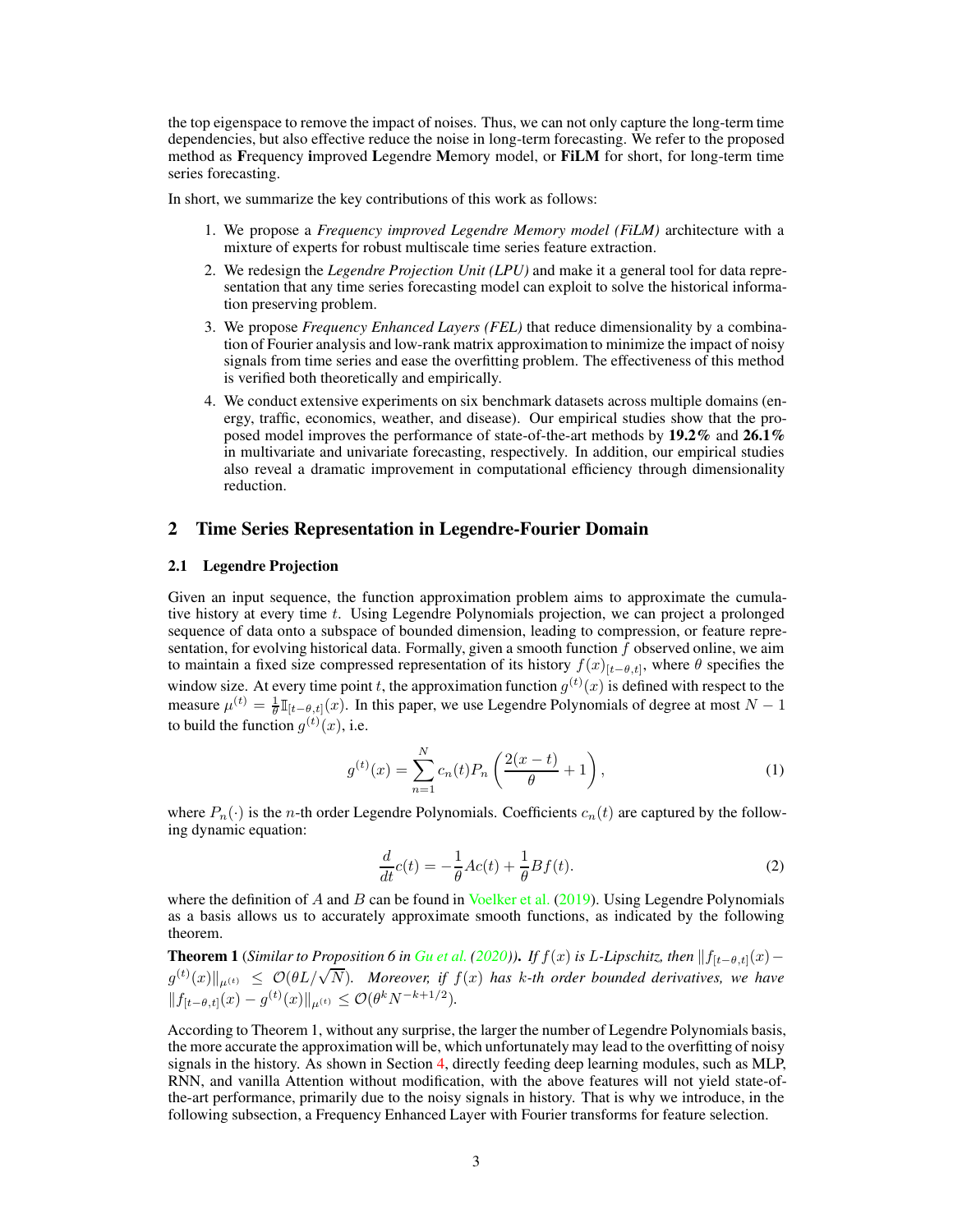<span id="page-3-1"></span>

Figure 3: Overall structure of FilM (Frequency improved Legendre Memory Model). LPU: Legendre Projection Unit. LPU\_R: reverse recovery of Legendre Projection. FEL: Frequency Enhanced Layer. RevIn: data normalization block. The input data is first normalized and then project to Legendre Polynomials space (LPU memory C). The LPU memory C is processed with FEL and generates the memory C' of output. Finally,  $C'$ is reconstructed and denormalized to output series with  $LPU<sub>R</sub>$ . A multiscale structure is employed to process the input with length  $\{T, 2T, \dots nT\}$ .

Before we close this subsection, we note that unlike  $Gu$  et al. [\(2021a](#page-10-1)), a fixed window size is used for function approximation and feature extraction. This is largely because a longer history of data may lead to a larger accumulation of noises from history. To make it precise, we consider an autoregressive setting with random noise. Let  $\{x_t\} \in \mathbb{R}^d$  be the time sequence with  $x_{t+1} = Ax_t + b + \epsilon_t$ for  $t = 1, 2, ...,$  where  $A \in \mathbb{R}^{d \times d}$ ,  $b \in \mathbb{R}^d$ , and  $\epsilon_t \in \mathbb{R}^d$  is random noise sampled from  $N(0, \sigma^2 I)$ . As indicated by the following theorem, given  $x_t$ , the noise will accumulate in  $x_{t-θ}$  over time at the rate of  $\sqrt{\theta}$ , where  $\theta$  is the window size.

**Theorem 2.** Let A be an unitary matrix and  $\epsilon_t$  be  $\sigma^2$ -subgaussian random noise. We have  $x_t =$  $A^{\theta}x_{t-\theta} + \sum_{i=1}^{\theta-1} A^i b + \mathcal{O}(\sigma\sqrt{\theta}).$ 

## 2.2 Fourier Transform

Because white noise has a completely flat power spectrum, it is commonly believed that the time series data enjoys a particular spectral bias, which is not generally randomly distributed in the whole spectrum. Due to the stochastic transition environment, the real output trajectories of the forecasting task contain large volatilises and people usually only predict the mean path of them. The relative more smooth solutions thus are preferred. According to Eq. [\(1\)](#page-2-0), the approximation function  $g^{(t)}(x)$ can be stabilized via smoothing the coefficients  $c_n(t)$  in both t and n. This observation helps us design an efficient data-driven way to tune the coefficients  $c_n(t)$ . As smoothing in n can be simply implemented via multiplying learnable scalars to each channel, we mainly discuss smoothing  $c_n(t)$ in t via Fourier transformation. The spectral bias implies the the spectrum of  $c_n(t)$  mainly locates in low frequency regime and has weak signal strength in high frequency regime. To simplify our analysis, let us assume the Fourier coefficients of  $c_n(t)$  as  $a_n(t)$ . Per spectral bias, we assume that there exists a s,  $a_{\min} > 0$ , such that for all n we have  $t > s$ ,  $|a_n(t)| \le a_{\min}$ . An idea to sample coefficients is to keep the the first  $k$  dimensions and randomly sample the remaining dimensions instead of the fully random sampling strategy. We characterize the approximation quality via the following theorem:

<span id="page-3-0"></span>**Theorem 3.** Let  $A \in \mathbb{R}^{d \times n}$  be the Fourier coefficients matrix of an input matrix  $X \in \mathbb{R}^{d \times n}$ , and  $\mu(A)$ , the coherence measure of matrix A, is  $\Omega(k/n)$ . We assume there exist s and a positive  $a_{\min}$ *such that the elements in last*  $d - s$  *columns of*  $\overline{A}$  *is smaller than*  $a_{\min}$ *. If we keep first s columns*  $s^{e}$  *selected and randomly choose*  $\mathcal{O}(k^2/\epsilon^2 - s)$  *columns from the remaining parts, with high probability* 

$$
||A - P(A)||_F \le \mathcal{O}\left[(1+\epsilon)a_{\min} \cdot \sqrt{(n-s)d}\right],
$$

*where* P(A) *denotes the matrix projecting* A *onto the column selected column space.*

Theorem [3](#page-3-0) implies that when  $a_{\min}$  is small enough, the selected space can be considered as almost the same as the original one.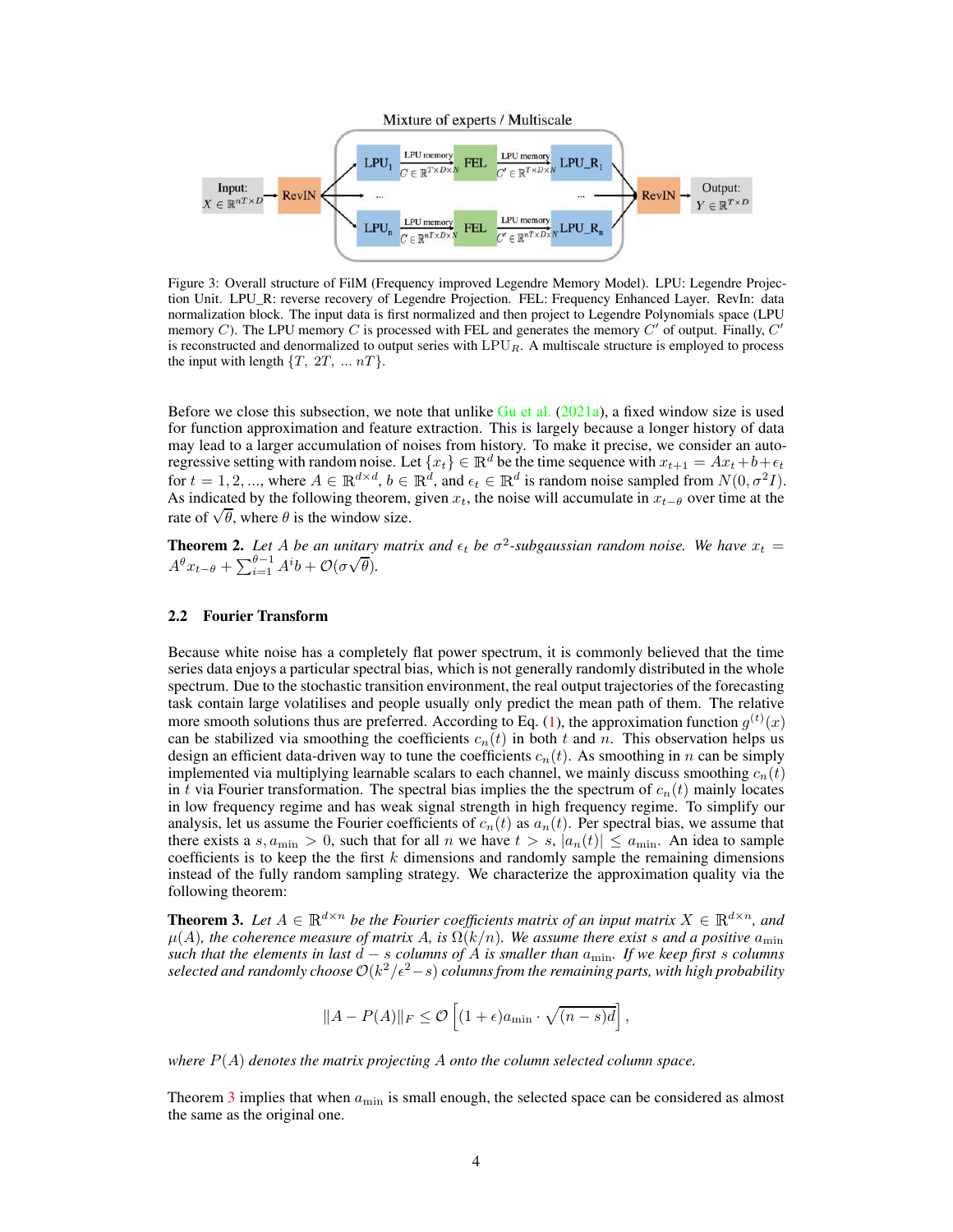<span id="page-4-0"></span>

<span id="page-4-1"></span>Figure 4: Structure of Legendre Projection Layer (LPU). LPU contains two states: Projection & Reconstruction.  $C(t)$  is the compressed memory for historical input up to time t.  $x(t)$  is the original input signal at time t. A, B are two pre-fixed projection matrices.  $C(t)$  is reconstructed to original input by multiplying a discrete Legendre Polynomials matrix.



Figure 5: Structure of Frequency Enhanced Layer (FEL): Original version (use weights W) and Low-rank Approximation version (use weights  $W = W_1 \cdot W_2 \cdot W_3$ ), where N is Legendre Polynomials number, M is Fourier mode number, and T is sequence length.

### 3 Model Structure

#### 3.1 FiLM: Frequency improved Legendre Memory Model

The overall structure of FiLM is shown in Figure [3](#page-3-1) The FiLM maps a sequence  $X \mapsto Y$ , where  $X, Y \in \mathbb{R}^{T \times D}$ , by mainly utilizing two sub-layers: Legendre Projection Unit (LPU) layer and Fourier Enhanced Layer (FEL). In addition, to capture history information at different scales, a mixture of experts at different scales is implemented in the LPU layer. An optional add-on data normalization layer RevIN [Kim et al.](#page-10-5) [\(2021\)](#page-10-5) is introduced to further enhance the model's robustness. It is worth mentioning that FiLM is a simple model with only one layer of LPU and one layer of FEL.

**LPU: Legendre Projection Unit** LPU is a state space model:  $C_t = AC_{t-1} + Bx_t$ , where  $x_t \in \mathbb{R}$ is the input signal,  $C_t \in \mathbb{R}^N$  is the memory unit, and N is the number of Legendre Polynomials. LPU contains two untrainable prefixed matrices  $A$  and  $B$  defined as follows:

$$
A_{nk} = (2n+1) \begin{cases} (-1)^{n-k} & \text{if } k \le n \\ 1 & \text{if } k \ge n \end{cases}, B_n = (2n+1)(-1)^n. \tag{3}
$$

LPU contains two stages, i.e., Projection and Reconstruction. The former stage projects the original signal to the memory unit:  $C = \text{LPU}(X)$ . The later stage reconstructs the signal from the memory unit:  $X_{re} = \text{LPU\_R}(C)$ . The whole process in which the input signal is projected/reconstructed to/from memory  $C$  is shown in Figure [4.](#page-4-0)

### FEL: Frequency Enhanced Layer

**Low-rank Approximation** The FEL is with a single learnable weight matrix  $(W \in \mathbb{R}^{M' \times N \times N})$ which is all we need to learn from the data. However, this weight could be large. We can decompose W into three matrices  $W_1 \in \mathbb{R}^{M' \times N' \times N'}$ ,  $W_2 \in \mathbb{R}^{N' \times N}$  and  $W_3 \in \mathbb{R}^{N' \times N}$  to perform a lowrank approximation ( $N' << N$ ). Take Legendre Polynomials number  $N = 256$  as default, our model's learnable weight can be significantly reduced to  $0.4\%$  with  $N' = 4$  with minor accuracy deterioration as shown in Section [4.](#page-5-0) The calculation mechanism is described in Figure [5.](#page-4-1)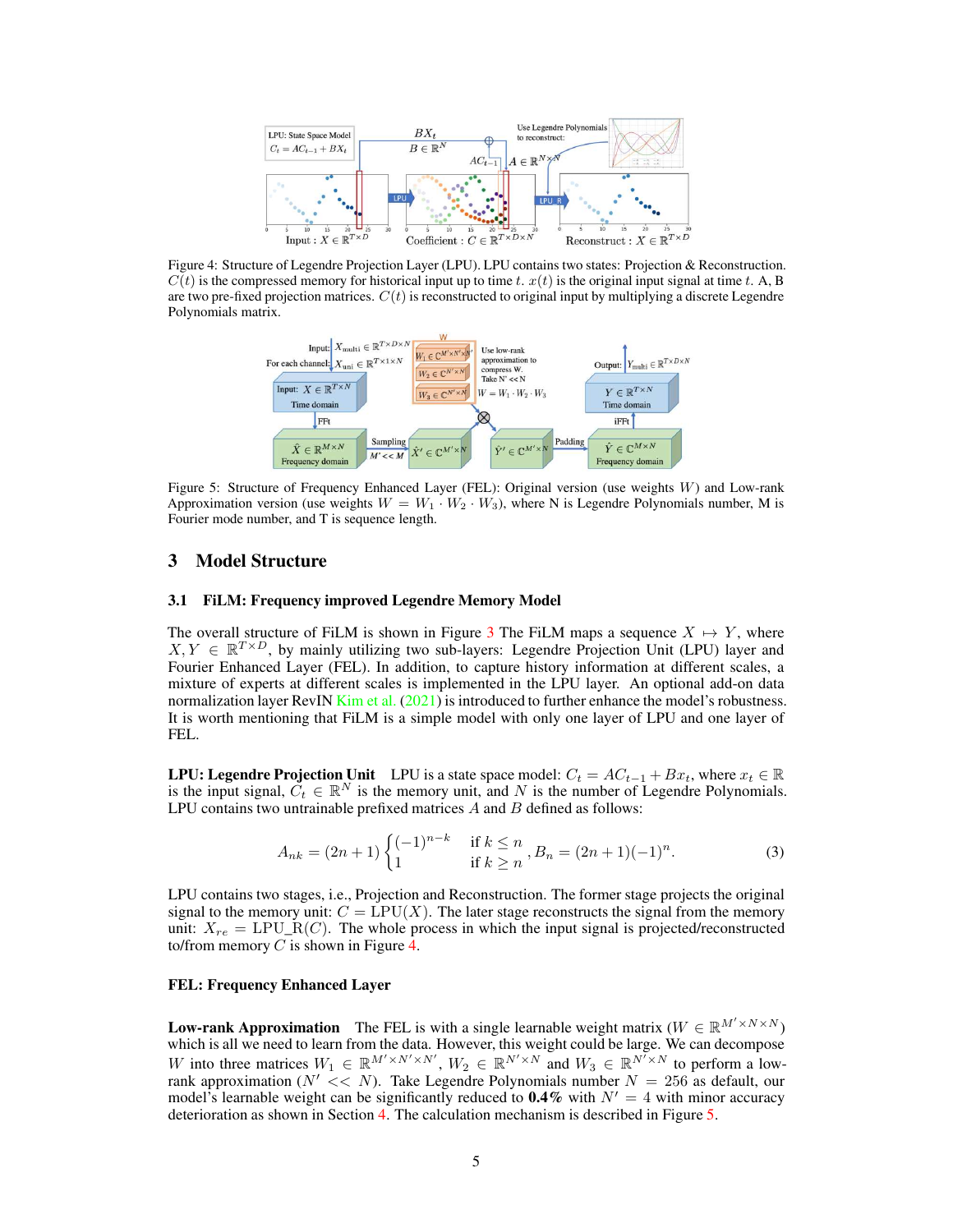**Mode Selection** A subset of the frequency modes is selected after Fourier transforms to reduce the noise and boost the training speed. Our default selection policy is choosing the lowest M mode. Various selection policies are studied in the experiment section. Results show that adding some random high-frequency modes can give extra improvement in some datasets, as supported by our theoretical studies in Theorem [3.](#page-3-0)

Implementation source code for LPU and FEL are given in Appendix [B.](#page-13-1)

#### 3.2 Mixture of Multiscale Experts Mechanism

Multiscale phenomena is a unique critical data bias for time series forecasting. Since we treat history sequence points with uniform importance, our model might lack such prior. Our model implemented a simple mixture of experts strategy that utilizes the input sequence with various time horizons  $\{T, 2T, \ldots nT\}$  to forecast the predicted horizon T and merge each expert prediction with linear layer as show in Figure [3.](#page-3-1) This mechanism improves the model's performance consistently across all datasets, as shown in Table [7.](#page-8-0)

#### 3.3 Data Normalization

As [Wu et al.](#page-11-3) [\(2021](#page-11-3)); [Zhou et al.](#page-12-1) [\(2022\)](#page-12-1) point out, time series seasonal-trend decomposition is a crucial data normalization design for long-term time series forecasting. We find that our LMU projection can inherently play a normalization role for most datasets, but lacking an explicate normalization design still hurt the robustness of performance in some cases. A simple reversible instance normalization (RevIN) [Kim et al.](#page-10-5) [\(2021](#page-10-5)) is adapted to act as an add-on explicate data normalization block. The mean and standard deviation are computed for every instance  $x_k^{(i)} \in \mathbb{R}^T$  of the input data as  $\mathbb{E}_t\left[x_{kt}^{(i)}\right] = \frac{1}{T} \sum_{j=1}^T x_{kj}^{(i)}$  and  $\text{Var}\left[x_{kt}^{(i)}\right] = \frac{1}{T} \sum_{j=1}^T \left(x_{kj}^{(i)} - \mathbb{E}_t\left[x_{kt}^{(i)}\right]\right)^2$ . Using these statistics, we normalize the input data  $x^{(i)}$  as  $\hat{x}^{(i)}_{kt} = \gamma_k$  $\sqrt{2}$  $\mathcal{L}$  $x_{kt}^{(i)}$  –  $\mathbb{E}_t\left[x_{kt}^{(i)}\right]$  $\sqrt{\text{Var}\big[x_{kt}^{(i)}\big] + \epsilon}$  $+ \beta_k$ , where  $\gamma, \beta \in \mathbb{R}^K$  are learnable affine

parameter vectors. Then the normalized input data is sent into the model for forecasting. In the end, we denormalize the model output by applying the reciprocal of the normalization performed at the beginning.

RevIN slows down the training process by 2-5 times, and we do not observe consistent improvement on all datasets by applying RevIn. Thus, it can be considered an optional stabilizer in model training. Its detailed performance is shown in the ablation study in Table [7.](#page-8-0)

### <span id="page-5-0"></span>4 Experiments

To evaluate the proposed FiLM, we conduct extensive experiments on six popular real-world benchmark datasets for long-term forecasting, including traffic, energy, economics, weather, and disease. Since classic models such as ARIMA and simple RNN/TCN models perform inferior as shown in [Zhou et al.](#page-12-0) [\(2021\)](#page-12-0) and [Wu et al.](#page-11-3) [\(2021\)](#page-11-3), we mainly include five state-of-the-art (SOTA) Transformerbased models, i.e., FEDformer, Autoformer [Wu et al.](#page-11-3) [\(2021\)](#page-11-3), Informer [Zhou et al.](#page-12-0) [\(2021\)](#page-12-0), Log-Trans [Li et al.](#page-10-6) [\(2019](#page-10-6)), Reformer Kitaev et al. (2020), and one recent state-space model with recursive memory  $S4$  [Gu et al.](#page-10-1) [\(2021a\)](#page-10-1), for comparison. FEDformer is selected as the main baseline as it achieves SOTA results in most settings. More details about baseline models, datasets, and implementations are described in Appendix.

#### 4.1 Main Result

For better comparison, we follow the experiment settings of Informer [Zhou et al.](#page-12-0) [\(2021](#page-12-0)) where the input length is tuned for best forecasting performance, and the prediction lengths for both training and evaluation are fixed to be 96, 192, 336, and 720, respectively.

Multivariate Results In multivariate forecasting tasks, FiLM achieves the best performance on all six benchmark datasets at all horizons, as shown in Table [1.](#page-6-0) Compared with SOTA work (FEDformer), our proposed FiLM yields an overall 20.3% relative MSE reduction. It is worth noting that the improvement is even more significant on some of the datasets, such as Exchange (over 30%).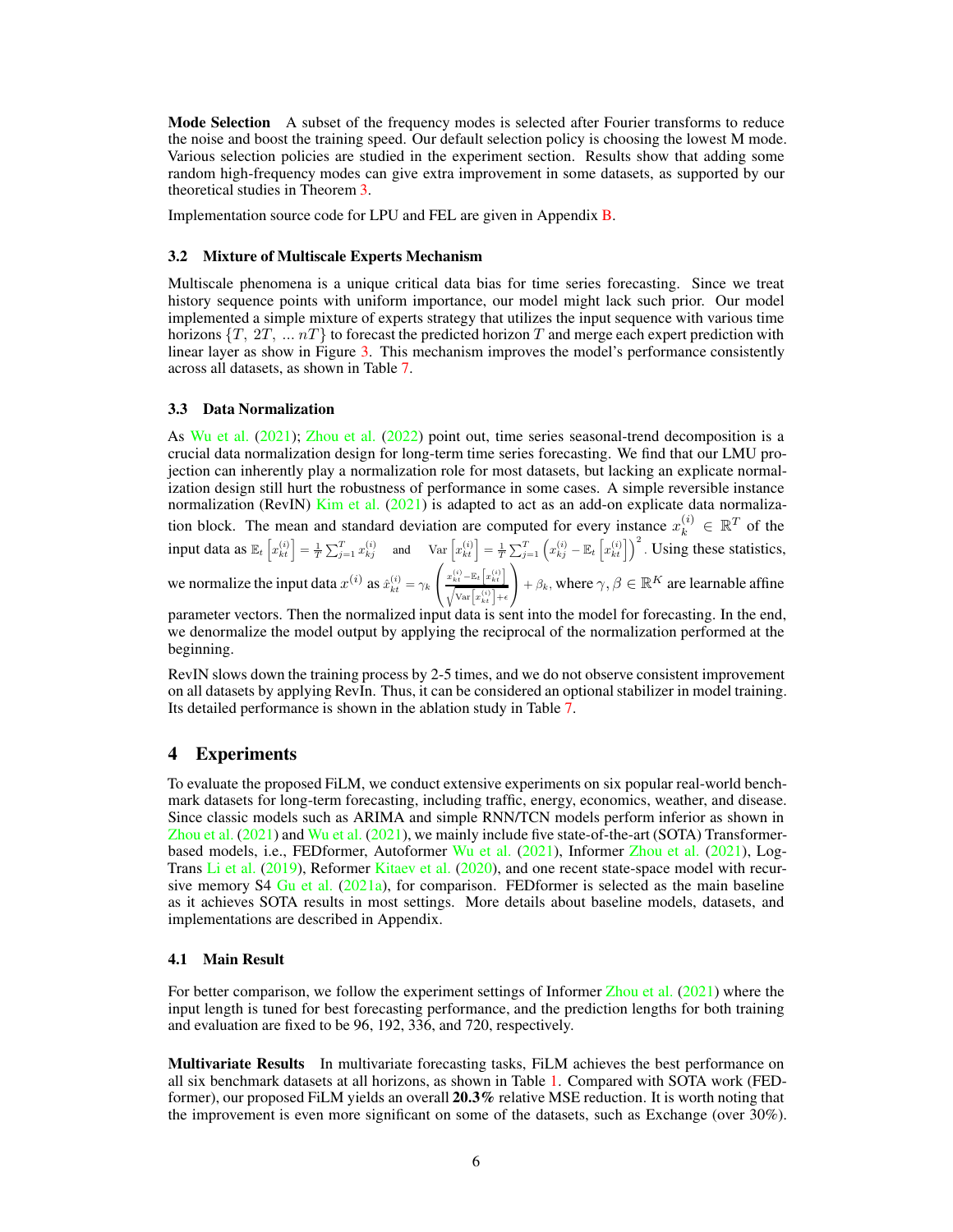<span id="page-6-0"></span>

| Table 1: multivariate long-term series forecasting results on six datasets with input length $I = 96$ and prediction |
|----------------------------------------------------------------------------------------------------------------------|
| length $O \in \{96, 192, 336, 720\}$ (For ILI dataset, we use input length $I = 36$ and prediction length $O \in$    |
| $\{24, 36, 48, 60\}$ ). A lower MSE indicates better performance. All experiments are repeated 5 times.              |

|             | Methods | <b>FiLM</b> |            |            | FEDformer  |            | Autoformer |            | S4         |            | Informer   |            | LogTrans   |            | Reformer   |
|-------------|---------|-------------|------------|------------|------------|------------|------------|------------|------------|------------|------------|------------|------------|------------|------------|
|             | Metric  | <b>MSE</b>  | <b>MAE</b> | <b>MSE</b> | <b>MAE</b> | <b>MSE</b> | <b>MAE</b> | <b>MSE</b> | <b>MAE</b> | <b>MSE</b> | <b>MAE</b> | <b>MSE</b> | <b>MAE</b> | <b>MSE</b> | <b>MAE</b> |
| $ETTm2$     | 96      | 0.165       | 0.256      | 0.203      | 0.287      | 0.255      | 0.339      | 0.705      | 0.690      | 0.365      | 0.453      | 0.768      | 0.642      | 0.658      | 0.619      |
|             | 192     | 0.222       | 0.296      | 0.269      | 0.328      | 0.281      | 0.340      | 0.924      | 0.692      | 0.533      | 0.563      | 0.989      | 0.757      | 1.078      | 0.827      |
|             | 336     | 0.277       | 0.333      | 0.325      | 0.366      | 0.339      | 0.372      | 1.364      | 0.877      | 1.363      | 0.887      | 1.334      | 0.872      | 1.549      | 0.972      |
|             | 720     | 0.371       | 0.389      | 0.421      | 0.415      | 0.422      | 0.419      | 0.877      | 1.074      | 3.379      | 1.338      | 3.048      | 1.328      | 2.631      | 1.242      |
| $lectivity$ | 96      | 0.154       | 0.267      | 0.183      | 0.297      | 0.201      | 0.317      | 0.304      | 0.405      | 0.274      | 0.368      | 0.258      | 0.357      | 0.312      | 0.402      |
|             | 192     | 0.164       | 0.258      | 0.195      | 0.308      | 0.222      | 0.334      | 0.313      | 0.413      | 0.296      | 0.386      | 0.266      | 0.368      | 0.348      | 0.433      |
|             | 336     | 0.188       | 0.283      | 0.212      | 0.313      | 0.231      | 0.338      | 0.290      | 0.381      | 0.300      | 0.394      | 0.280      | 0.380      | 0.350      | 0.433      |
|             | 720     | 0.236       | 0.332      | 0.231      | 0.343      | 0.254      | 0.361      | 0.262      | 0.344      | 0.373      | 0.439      | 0.283      | 0.376      | 0.340      | 0.420      |
| Exchange.   | 96      | 0.079       | 0.204      | 0.139      | 0.276      | 0.197      | 0.323      | 1.292      | 0.849      | 0.847      | 0.752      | 0.968      | 0.812      | 1.065      | 0.829      |
|             | 192     | 0.159       | 0.292      | 0.256      | 0.369      | 0.300      | 0.369      | 1.631      | 0.968      | 1.204      | 0.895      | 1.040      | 0.851      | 1.188      | 0.906      |
|             | 336     | 0.270       | 0.398      | 0.426      | 0.464      | 0.509      | 0.524      | 2.225      | 1.145      | 1.672      | 1.036      | 1.659      | 1.081      | 1.357      | 0.976      |
|             | 720     | 0.536       | 0.574      | 1.090      | 0.800      | 1.447      | 0.941      | 2.521      | 1.245      | 2.478      | 1.310      | 1.941      | 1.127      | 1.510      | 1.016      |
| Traffic     | 96      | 0.416       | 0.294      | 0.562      | 0.349      | 0.613      | 0.388      | 0.824      | 0.514      | 0.719      | 0.391      | 0.684      | 0.384      | 0.732      | 0.423      |
|             | 192     | 0.408       | 0.288      | 0.562      | 0.346      | 0.616      | 0.382      | 1.106      | 0.672      | 0.696      | 0.379      | 0.685      | 0.390      | 0.733      | 0.420      |
|             | 336     | 0.425       | 0.298      | 0.570      | 0.323      | 0.622      | 0.337      | 1.084      | 0.627      | 0.777      | 0.420      | 0.733      | 0.408      | 0.742      | 0.420      |
|             | 720     | 0.520       | 0.353      | 0.596      | 0.368      | 0.660      | 0.408      | 1.536      | 0.845      | 0.864      | 0.472      | 0.717      | 0.396      | 0.755      | 0.423      |
| Weather     | 96      | 0.199       | 0.262      | 0.217      | 0.296      | 0.266      | 0.336      | 0.406      | 0.444      | 0.300      | 0.384      | 0.458      | 0.490      | 0.689      | 0.596      |
|             | 192     | 0.228       | 0.288      | 0.276      | 0.336      | 0.307      | 0.367      | 0.525      | 0.527      | 0.598      | 0.544      | 0.658      | 0.589      | 0.752      | 0.638      |
|             | 336     | 0.267       | 0.323      | 0.339      | 0.380      | 0.359      | 0.395      | 0.531      | 0.539      | 0.578      | 0.523      | 0.797      | 0.652      | 0.639      | 0.596      |
|             | 720     | 0.319       | 0.361      | 0.403      | 0.428      | 0.578      | 0.578      | 0.419      | 0.428      | 1.059      | 0.741      | 0.869      | 0.675      | 1.130      | 0.792      |
| Ш           | 24      | 1.970       | 0.875      | 2.203      | 0.963      | 3.483      | 1.287      | 4.631      | 1.484      | 5.764      | 1.677      | 4.480      | 1.444      | 4.400      | 1.382      |
|             | 36      | 1.982       | 0.859      | 2.272      | 0.976      | 3.103      | 1.148      | 4.123      | 1.348      | 4.755      | 1.467      | 4.799      | 1.467      | 4.783      | 1.448      |
|             | 48      | 1.868       | 0.896      | 2.209      | 0.981      | 2.669      | 1.085      | 4.066      | 1.36       | 4.763      | 1.469      | 4.800      | 1.468      | 4.832      | 1.465      |
|             | 60      | 2.057       | 0.929      | 2.545      | 1.061      | 2.770      | 1.125      | 4.278      | 1.41       | 5.264      | 1.564      | 5.278      | 1.560      | 4.882      | 1.483      |

<span id="page-6-1"></span>

Figure 6: LPU boosting effect. LPU can serve as a plug-in block in various backbones, e.g., FEL, MLP, LSTM, CNN, and Attention. Replacing LPU with a comparable-sized linear layer will always lead to degraded performance.

The Exchange dataset does not exhibit apparent periodicity, but FiLM still achieves superior performance. The improvements made by FiLM are consistent with varying horizons, demonstrating its strength in long-term forecasting. More results on the ETT full benchmark are provided in Appendix [C.5.](#page-15-0)

Univariate Results The benchmark results for univariate time series forecasting are summarized in Appendix [C.4,](#page-15-1) Table [10.](#page-16-0) Compared with SOTA work (FEDformer), FiLM yields an overall  $22.6\%$ relative MSE reduction. And on some datasets, such as Weather and Electricity, the improvement can reach more than 40%. It again proves the effectiveness of FiLM in long-term forecasting.

### LPU Boosting Results

the boosting effect of LPU when combined with various common deep

A set of experiments are Table 2: Boosting effect of LPU layer for common deep learning backbones: conducted to measure MLP, LSTM, CNN and Attention.'+' indicates degraded performance

<span id="page-6-2"></span>

|             | Methods |       | FilM     | MLP   |          |       | <b>LSTM</b> |       | <b>CNN</b> |       | Attention |
|-------------|---------|-------|----------|-------|----------|-------|-------------|-------|------------|-------|-----------|
|             | Compare | LPU   | Linear   | LPU   | Linear   | LPU   | Linear      | LPU   | Linear     | LPU   | Linear    |
| ETTml       | 96      | 0.030 | $+38%$   | 0.034 | $+8.0\%$ | 0.049 | $+73%$      | 0.116 | $-50%$     | 0.243 | $-81%$    |
|             | 192     | 0.047 | $+9.5%$  | 0.049 | $+30%$   | 0.174 | $+32%$      | 0.101 | $+20%$     | 0.387 | $-86%$    |
|             | 336     | 0.063 | $+5.8%$  | 0.061 | $+64%$   | 0.119 | $+84%$      | 0.122 | $+25%$     | 1.652 | $+12%$    |
|             | 720     | 0.081 | $+1.4%$  | 0.082 | $+62%$   | 0.184 | $+32%$      | 0.108 | $+13%$     | 4.782 | $-61%$    |
| Electricity | 96      | 0.213 | $+136%$  | 0.431 | $+121%$  | 0.291 | $+556%$     | 0.310 | $+43%$     | 0.805 | $+23%$    |
|             | 192     | 0.268 | $+32%$   | 0.291 | $+239%$  | 0.353 | $+17%$      | 0.380 | $+12%$     | 0.938 | $+14%$    |
|             | 336     | 0.307 | $+0.1\%$ | 0.296 | $+235%$  | 0.436 | $-6.7%$     | 0.359 | $+29%$     | 2.043 | $-54%$    |
|             | 720     | 0.321 | $+37%$   | 0.339 | $+196%$  | 0.636 | $-11%$      | 0.424 | $+18%$     | 9.115 | $+298%$   |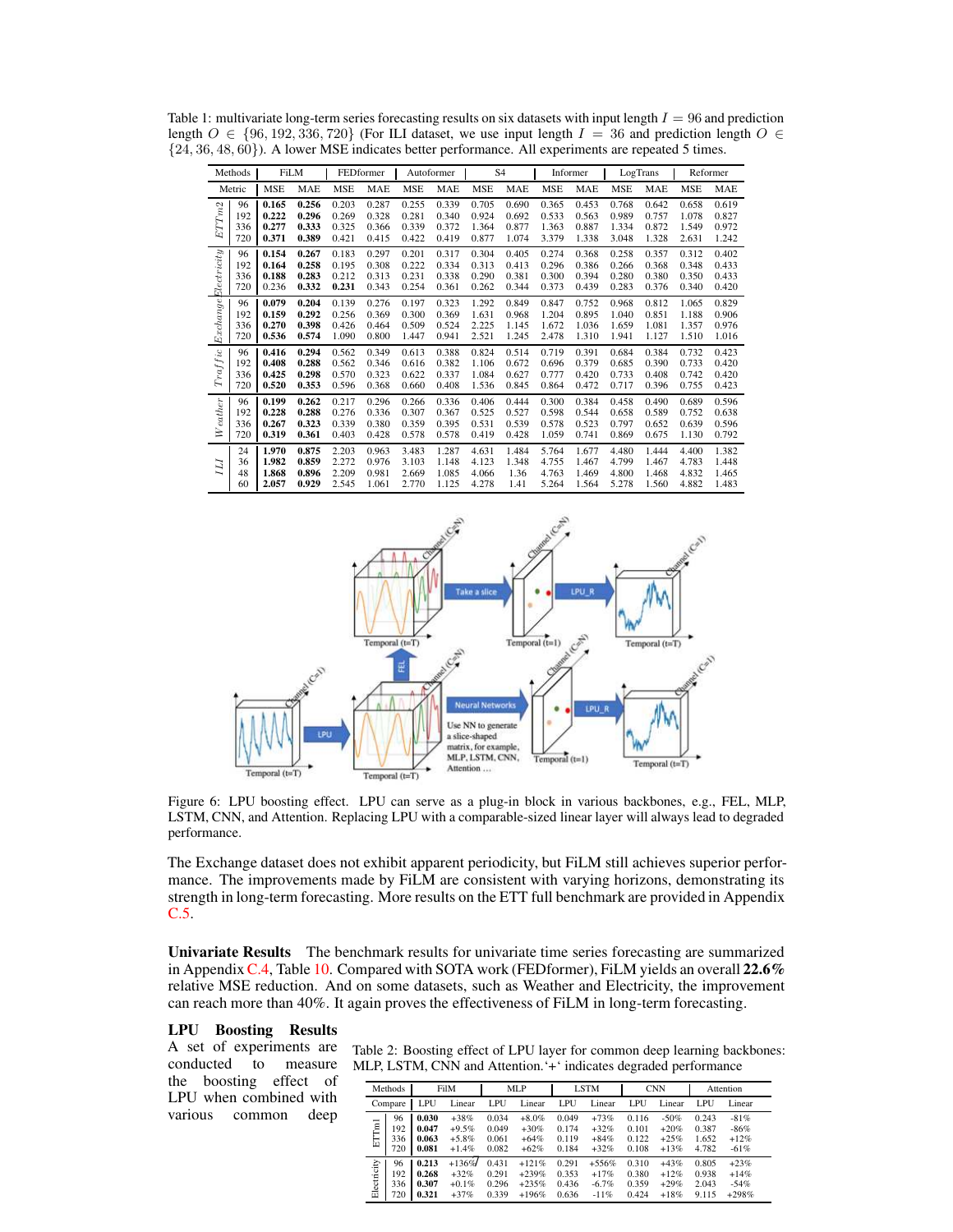### learning modules (MLP, LSTM, CNN, and Attention), as shown in Figure [6.](#page-6-1) In the experiment, we compare the LPU and the comparable-sized linear

layer. It is worth mentioning that LPU does not contain any learnable parameter. The results are shown in Table [2.](#page-6-2) For all the modules, LPU significantly improves their average performance for long-term forecasting: MLP: 119.4%, LSTM: 97.0%, CNN: 13.8%, Attention: 8.2%. Vanilla Attention has a relative poor performance when combining the LPU, which worth further digging.

Low-rank approximation of learnable matrix in Frequency Enhanced Layer can significantly reduce our parameter size to 0.1%∼0.4% with minor accuracy deterioration. The experiment details are shown in Table [13.](#page-16-1) Compared to Transformer-based baselines, FiLM enjoys 80% learnable parameter reduction and 50% memory usage reductions, as shown in Appendix [I,](#page-19-0) [J.](#page-19-1)

Mode selection policy for FEL Frequency mode selection policy is studied in Table [4.](#page-7-0) The *Lowest* mode selection method shows the most robust performance. The results in *Low random* column shows that randomly adding some high-frequency signal gives extra improvement in some datasets, as our theoretical studies in Theorem [3](#page-3-0) support.

#### 4.2 Ablation Study

This subsection presents the ablation study of the two major blocks (FEL & LPU) employed, the multiscale mechanism, and data normalization (RevIN).

Low-rank Approximation for FEL Table 3: Low-rank Approximation (LRA) study for Frequency Enhanced Layer (FEL): Comp. K=0 means default version without LRA, 1 means the largest compression using  $k=1$ 

|                | Comp. K                 |                                  | $\theta$                         |                                  | 16                               | $\overline{4}$                   |                                  |                                  |                                  |
|----------------|-------------------------|----------------------------------|----------------------------------|----------------------------------|----------------------------------|----------------------------------|----------------------------------|----------------------------------|----------------------------------|
|                | Metric                  | <b>MSE</b>                       | <b>MAE</b>                       | <b>MSE</b>                       | <b>MAE</b>                       | <b>MSE</b>                       | MAE                              | <b>MSE</b>                       | <b>MAE</b>                       |
| <b>ETTh1</b>   | 96<br>192<br>336<br>720 | 0.371<br>0.414<br>0.442<br>0.454 | 0.394<br>0.423<br>0.445<br>0.451 | 0.371<br>0.411<br>0.443<br>0.464 | 0.396<br>0.423<br>0.446<br>0.474 | 0.371<br>0.414<br>0.443<br>0.468 | 0.398<br>0.426<br>0.444<br>0.478 | 0.400<br>0.435<br>0.492<br>0.501 | 0.421<br>0.444<br>0.478<br>0.499 |
| Weather        | 96<br>192<br>336<br>720 | 0.199<br>0.228<br>0.267<br>0.319 | 0.262<br>0.288<br>0.323<br>0.361 | 0.199<br>0.225<br>0.266<br>0.314 |                                  | 0.197<br>0.226<br>0.263<br>0.315 | 0.262<br>0.285<br>0.314<br>0.354 | 0.198<br>0.225<br>0.264<br>0.318 | 0.263<br>0.286<br>0.316<br>0.357 |
| Parameter size |                         |                                  | 100%                             |                                  | 1.95%                            | 0.41%                            |                                  | 0.10%                            |                                  |

<span id="page-7-0"></span>Table 4: Mode selection policy study for frequency enhanced layer:Lowest: select the lowest m frequency mode,random: select M random frequency mode. 3. low random: select the 0.8\*M lowest frequency mode and 0.2\*M random high frequency mode.

|          | Policy |            | Lowest |       | Random |            | Low random |
|----------|--------|------------|--------|-------|--------|------------|------------|
|          | Metric | <b>MSE</b> | MAE    | MSE   | MAE    | <b>MSE</b> | <b>MAE</b> |
| Exchange | 96     | 0.079      | 0.204  | 0.083 | 0.208  | 0.087      | 0.210      |
|          | 192    | 0.159      | 0.292  | 0.187 | 0.318  | 0.207      | 0.340      |
|          | 336    | 0.270      | 0.398  | 0.271 | 0.395  | 0.353      | 0.461      |
|          | 720    | 0.788      | 0.680  | 0.788 | 0.680  | 0.748      | 0.674      |
| Weather  | 96     | 0.199      | 0.262  | 0.197 | 0.256  | 0.196      | 0.254      |
|          | 192    | 0.228      | 0.288  | 0.234 | 0.300  | 0.234      | 0.301      |
|          | 336    | 0.267      | 0.323  | 0.266 | 0.319  | 0.263      | 0.316      |
|          | 720    | 0.319      | 0.361  | 0.317 | 0.356  | 0.316      | 0.354      |

<span id="page-7-1"></span>Table 5: Ablation studies of LPU layer. The original LPU block (whose projection and reconstruction matrix are fixed) is replaced with 6 variants (**Fixed** means the matrix are not trainable. **Trainable** means the matrix is initialized with original parameters and trainable. **Random Init** means the matrix is initialized randomly and trainable). The experiments are performed on ETTm1 and Electricity with different input lengths. The metric of variants is presented in relative value ('+' indicates degraded performance, '-' indicates improved performance).

|             | Index                   |                                  | Original                         | Variant 1                                |                                            |                                         | Variant 2                                  |                                             | Variant 3                                  |                                           | Variant 4                                 | Variant 5                       |                                         | Variant 6                               |
|-------------|-------------------------|----------------------------------|----------------------------------|------------------------------------------|--------------------------------------------|-----------------------------------------|--------------------------------------------|---------------------------------------------|--------------------------------------------|-------------------------------------------|-------------------------------------------|---------------------------------|-----------------------------------------|-----------------------------------------|
|             | Projection              |                                  |                                  | Fixed                                    |                                            |                                         |                                            |                                             | Trainable                                  |                                           |                                           | Random Init                     | Linear                                  |                                         |
|             | Reconstruction          |                                  | Fixed                            |                                          | Trainable                                  |                                         | Fixed                                      |                                             | Trainable                                  |                                           | Random Init                               |                                 | Linear                                  |                                         |
|             | Metric                  | <b>MSE</b>                       | <b>MAE</b>                       | <b>MSE</b>                               | <b>MAE</b>                                 | <b>MSE</b>                              | <b>MAE</b>                                 | <b>MSE</b>                                  | <b>MAE</b>                                 | <b>MSE</b>                                | <b>MAE</b>                                | $\sim$                          | <b>MSE</b>                              | <b>MAE</b>                              |
| ETTml       | 96<br>192<br>336<br>720 | 0.030<br>0.047<br>0.063<br>0.081 | 0.128<br>0.160<br>0.185<br>0.215 | $+6.0%$<br>$-2.6%$<br>$+4.2%$<br>$-0.4%$ | $+3.1\%$<br>$-1.3%$<br>$+1.8\%$<br>$-0.6%$ | $+4.6%$<br>$+2.5%$<br>$-2.4%$<br>$+24%$ | $+3.1%$<br>$+1.8\%$<br>$-0.4\%$<br>$+12%$  | $+4.7%$<br>$-0.4\%$<br>$-6.3%$<br>$+11%$    | $+2.7%$<br>$+0.4\%$<br>$-2.5%$<br>$+5.9%$  | $+0.7\%$<br>$-3.0\%$<br>$+2.2%$<br>NaN    | $+0.6%$<br>$-1.0%$<br>$+1.4%$<br>NaN      | NaN<br>NaN<br>NaN<br>NaN        | $+38%$<br>$+9.5%$<br>$+5.8%$<br>$+1.4%$ | $+22%$<br>$+8.7%$<br>$+5.0%$<br>$+2.2%$ |
| Electricity | 96<br>192<br>336<br>720 | 0.213<br>0.268<br>0.307<br>0.321 | 0.328<br>0.373<br>0.417<br>0.423 | $+15%$<br>$-4.6%$<br>$-4.2%$<br>$+2.9%$  | $+6.8\%$<br>$-3.8%$<br>$-5.0\%$<br>$+2.8%$ | $+11%$<br>$+7.8%$<br>$-3.9%$<br>$+10%$  | $+5.2%$<br>$+3.9%$<br>$-6.0\%$<br>$+6.8\%$ | $+11\%$<br>$+6.8\%$<br>$-7.2\%$<br>$+3.0\%$ | $+5.1\%$<br>$+3.5%$<br>$-8.0\%$<br>$+1.7%$ | $+11%$<br>$-5.3\%$<br>$-8.5\%$<br>$+207%$ | $+4.8%$<br>$-3.9\%$<br>$-9.0\%$<br>$+85%$ | <b>NaN</b><br>NaN<br>NaN<br>NaN | $+136%$<br>$+32%$<br>$+0.1\%$<br>37%    | $+58%$<br>$+16%$<br>$-5.0%$<br>22%      |

Ablation of LPU To prove the effectiveness of LPU layer, in Table [5,](#page-7-1) we compare the original LPU layer with six variants. The LPU layer consists of two sets of matrices (Projection matrices  $\&$ Reconstruction matrices). Each has three variants: Fixed, Trainable, and Random Init. In Variant 6,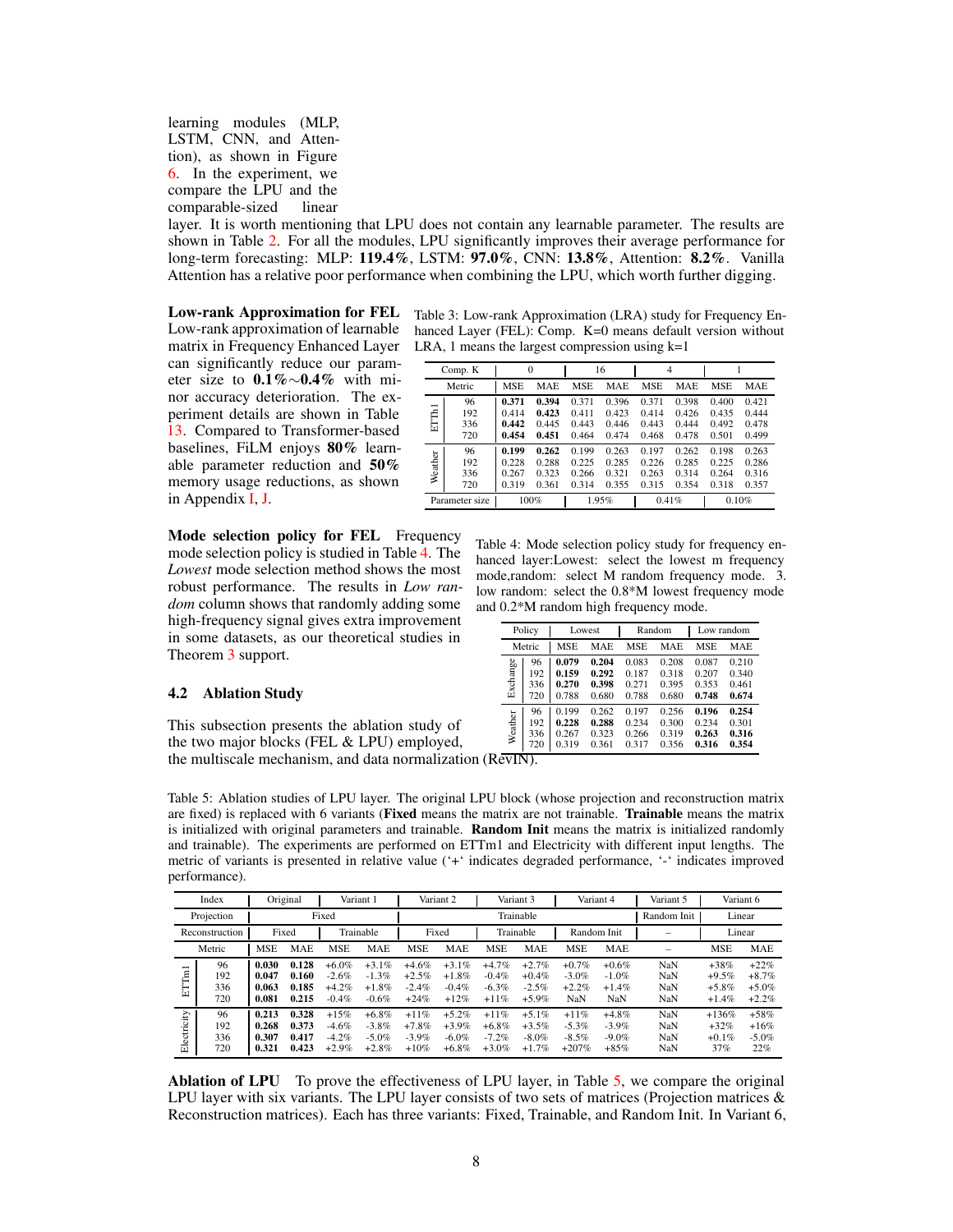we use comparable-sized linear layers to replace the LPU layer. We observe that Variant 6 leads to a 32.5% degradation on average, which confirms the effectiveness of Legendre projection. The projection matrix in LPU is recursively called N times (N is the input length). So if the projection matrix is randomly initialized (Variant 5), the output will face the problem of exponential explosion. If the projection matrix is trainable (Variants 2, 3, 4), the model suffers from the exponential explosion as well and thus needs to be trained with a small learning rate, which leads to a plodding training speed and requires more epochs for convergence. Thus, the trainable projection version is not recommended, considering the trade-off between speed and performance. The variant with trainable reconstruction matrix (Variant 1) has comparable performance and less difficulty in convergence.

<span id="page-8-1"></span>Table 6: Ablation studies of FEL layer. The FEL layer is replaced with 4 different variants: MLP, LSTM, CNN, and Transformer. S4 is also introduced as a variant. The experiments are performed on ETTm1 and Electricity. The metric of variants is presented in relative value ('+' indicates degraded performance, '-' indicates improved performance).

|             | Methods                 | FilM                             |                                  |                                           | LPU+MLP                                    |                                        | LPU+LSTM                              |                                        | LPU+CNN                                | LPU+attention                              |                                          |                                                           | S <sub>4</sub>           |
|-------------|-------------------------|----------------------------------|----------------------------------|-------------------------------------------|--------------------------------------------|----------------------------------------|---------------------------------------|----------------------------------------|----------------------------------------|--------------------------------------------|------------------------------------------|-----------------------------------------------------------|--------------------------|
|             | Metric                  | <b>MSE</b>                       | <b>MAE</b>                       | <b>MSE</b>                                | MAE                                        | <b>MSE</b>                             | <b>MAE</b>                            | <b>MSE</b>                             | MAE                                    | <b>MSE</b>                                 | <b>MAE</b>                               | <b>MSE</b>                                                | <b>MAE</b>               |
| ETTml       | 96<br>192<br>336<br>720 | 0.030<br>0.047<br>0.063<br>0.081 | 0.128<br>0.160<br>0.185<br>0.215 | $+14%$<br>$+3.8%$<br>$-3.7\%$<br>$+0.9\%$ | $+6.6\%$<br>$+2.2%$<br>$-2.1\%$<br>$-0.6%$ | $+62%$<br>$+271%$<br>$+90%$<br>$+127%$ | $+31%$<br>$+122%$<br>$+51%$<br>$+65%$ | $+286%$<br>$+116%$<br>$+94%$<br>$+33%$ | $+118%$<br>$+58%$<br>$+48%$<br>$+17%$  | $+709%$<br>$+727%$<br>$+2524%$<br>$+5783%$ | $+166%$<br>$+136%$<br>$+286%$<br>$+299%$ | -<br>$\overline{\phantom{0}}$<br>$\overline{\phantom{0}}$ |                          |
| Electricity | 96<br>192<br>336<br>720 | 0.213<br>0.268<br>0.307<br>0.321 | 0.328<br>0.373<br>0.417<br>0.423 | $+103%$<br>$+8.7%$<br>$-3.7%$<br>$+5.7%$  | $+40%$<br>$+0.01\%$<br>$-8.5%$<br>$+1.4%$  | $+37%$<br>$+32%$<br>$+42%$<br>$+98%$   | $+20%$<br>$+14%$<br>$+13%$<br>$+36%$  | $+46%$<br>$+42%$<br>$+17%$<br>$+32%$   | $+23%$<br>$+21%$<br>$+6.0\%$<br>$+18%$ | $+278%$<br>$+249%$<br>$+564%$<br>$+2739%$  | $+105%$<br>$+81%$<br>$+90%$<br>$+117%$   | 65%<br>39%<br>33%<br>47%                                  | 38%<br>22%<br>15%<br>22% |

Ablation of FEL To prove the effectiveness of the FEL, we replace the FEL with multiple variants (MLP, LSTM, CNN, and Transformer). S4 is also introduced as a variant since it has a version with Legendre projection memory. The experimental results are summarized in Table [6.](#page-8-1) FEL achieves the best performance compared with its LSTN, CNN, and Attention counterpart. MLP has comparable performance when input length is 192, 336, and 720. However, MLP suffers from insupportable memory usage, which is  $N^2L$  (while FEL is  $N^2$ ). S4 achieves similar results as our LPU+MLP variant. Among all, the LPU+vanilla Attention variant shows the poorest performance.

<span id="page-8-0"></span>Table 7: Ablation studies of Normalization and Multiscale. Multiscale use 3 branches with:  $T$ ,  $2T$ , and  $4T$  as input sequence length. T is the predicted sequence length

|             | Dataset                                              |                                  | ETTm2                                     |                                  | Electricity                                |                                  | Exchange                            |                                  | Traffic                              |                                  | Weather                                       |                              | Illness                              |
|-------------|------------------------------------------------------|----------------------------------|-------------------------------------------|----------------------------------|--------------------------------------------|----------------------------------|-------------------------------------|----------------------------------|--------------------------------------|----------------------------------|-----------------------------------------------|------------------------------|--------------------------------------|
|             | Metric                                               | MSE                              | Relative                                  | <b>MSE</b>                       | Relative                                   | <b>MSE</b>                       | Relative                            | <b>MSE</b>                       | Relative                             | <b>MSE</b>                       | Relative                                      | <b>MSE</b>                   | Relative                             |
| ջ<br>ω<br>Σ | Original<br>Normalization<br>Multiscale<br>With both | 0.301<br>0.268<br>0.259<br>0.271 | $+16%$<br>$+3.6\%$<br>$+0.19%$<br>$+4.7%$ | 0.195<br>0.199<br>0.187<br>0.189 | $+4.8\%$<br>$+6.4\%$<br>$+0\%$<br>$+1.5\%$ | 0.534<br>0.456<br>0.335<br>0.398 | $+60%$<br>$+36%$<br>$0\%$<br>$+19%$ | 0.528<br>0.656<br>0.541<br>0.442 | $+19%$<br>$+48%$<br>$+22%$<br>$+0\%$ | 0.264<br>0.256<br>0.253<br>0.253 | $+4.9\%$<br>$+1.5\%$<br>$+0.50\%$<br>$+0.4\%$ | 3.55<br>3.36<br>2.41<br>. 97 | $+80%$<br>$+70%$<br>$+22%$<br>$+0\%$ |

Ablation of Multiscale and Data Normalization (RevIN) The multiscale module leads to significant improvement on all datasets consistently. However, the data normalization achieves mixed performance, leading to improved performance on Traffic and Illness but a slight improvement on the rest. The Ablation study of RevIN data normalization and the mixture of multiscale experts employed is shown in Table [7.](#page-8-0)

#### 4.3 Other Studies

Other supplemental studies are provided in Appendix. 1. A parameter sensitivity experiment (in Appendix  $\overline{F}$ ) is carried out to discuss the choice of hyperparameter for M and N, where M is the frequency mode number and N is the Legendre Polynomials number. 2. A noise injection experiment  $(in Appendix G)$  $(in Appendix G)$  is conducted to show the robustness of our model. 3. A Kolmogorov-Smirnov (KS) test (in Appendix  $H$ ) is conducted to discuss the similarity between the output distribution and the input. Our proposed FiLM has the best results on KS test, which supports our motivation in model design. 4. At last, (in Appendix [J\)](#page-19-1), we show that FiLM is an efficient model with shorter training time and smaller memory usage compared to baseline models.

# 5 Discussions and Conclusion

In long-term forecasting, the critical challenge is the trade-off between historical information preservation and noise reduction for accurate and robust forecasting. To address this challenge, we propose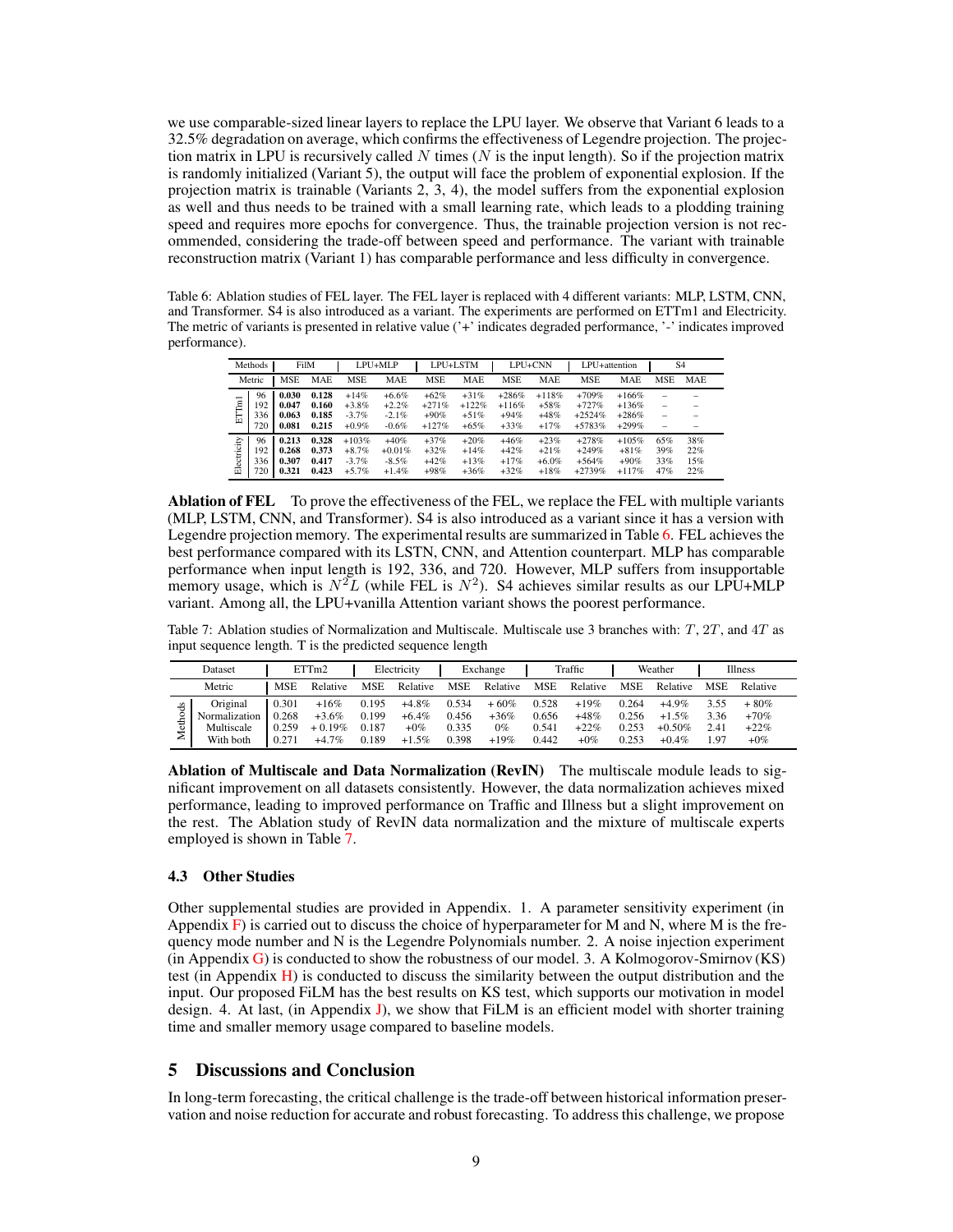a Frequency improved Legendre Memory model, or FiLM, to preserve historical information accurately and remove noisy signals. Moreover, we theoretically and empirically prove the effectiveness of the Legendre and Fourier projection employed in out model. Extensive experiments show that the proposed model achieves SOTA accuracy by a significant margin on six benchmark datasets. In particular, we would like to point out that our proposed framework is rather general and can be used as the building block for long-term forecasting in future research. It can be modified for different scenarios. For example, the Legendre Projection Unit can be replaced with other orthogonal functions such as Fourier, Wavelets, Laguerre Polynomials, Chebyshev Polynomials, etc. In addition, based on the properties of noises, Fourier Enhanced Layer is proved to be one of the best candidate in the framework. We plan to investigate more variants of this framework in the future.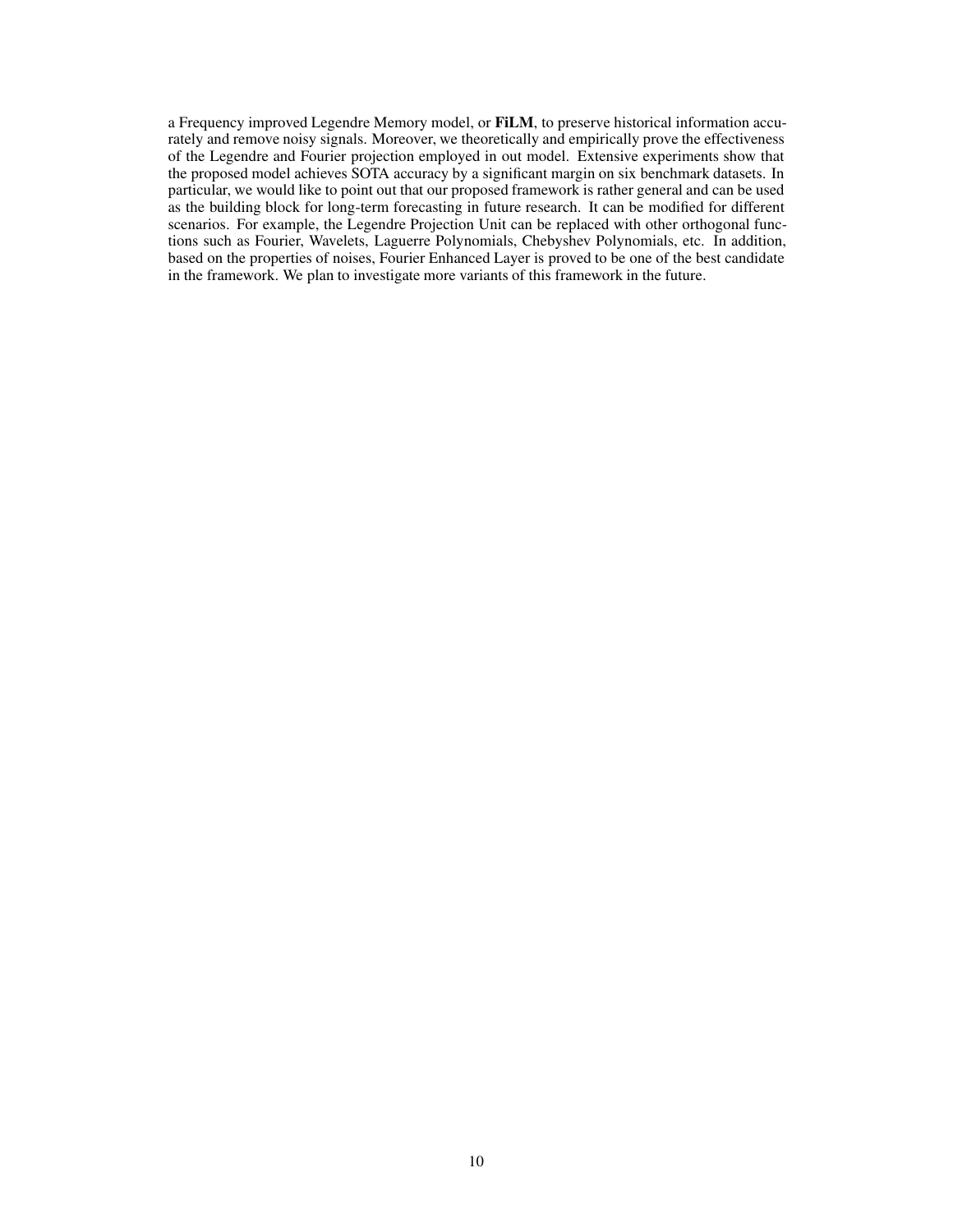# **References**

- <span id="page-10-7"></span>Box, G. E. P. and Jenkins, G. M. Some recent advances in forecasting and control. *Journal of the Royal Statistical Society. Series C (Applied Statistics)*, 17(2):91–109, 1968.
- <span id="page-10-8"></span>Box, G. E. P. and Pierce, D. A. Distribution of residual autocorrelations in autoregressive-integrated moving average time series models. volume 65, pp. 1509–1526. Taylor & Francis, 1970.
- <span id="page-10-10"></span>Chung, J., Gülçehre, Ç., Cho, K., and Bengio, Y. Empirical evaluation of gated recurrent neural networks on sequence modeling. *CoRR*, abs/1412.3555, 2014.
- Devlin, J., Chang, M., Lee, K., and Toutanova, K. BERT: pre-training of deep bidirectional transformers for language understanding. In *Proceedings of the 2019 Conference of the North American Chapter of the Association for Computational Linguistics: Human Language Technologies (NAACL-HLT), Minneapolis, MN, USA, June 2-7, 2019*, pp. 4171–4186, 2019.
- Dosovitskiy, A., Beyer, L., Kolesnikov, A., Weissenborn, D., Zhai, X., Unterthiner, T., Dehghani, M., Minderer, M., Heigold, G., Gelly, S., Uszkoreit, J., and Houlsby, N. An image is worth 16x16 words: Transformers for image recognition at scale. In *9th International Conference on Learning Representations, ICLR 2021, Virtual Event, Austria, May 3-7, 2021*, 2021.
- <span id="page-10-3"></span>Gu, A., Dao, T., Ermon, S., Rudra, A., and Ré, C. Hippo: Recurrent memory with optimal polynomial projections. *Advances in Neural Information Processing Systems*, 33:1474–1487, 2020.
- <span id="page-10-1"></span>Gu, A., Goel, K., and Ré, C. Efficiently modeling long sequences with structured state spaces. *arXiv preprint arXiv:2111.00396*, 2021a.
- <span id="page-10-2"></span>Gu, A., Johnson, I., Goel, K., Saab, K., Dao, T., Rudra, A., and Ré, C. Combining recurrent, convolutional, and continuous-time models with linear state space layers. *Advances in Neural Information Processing Systems*, 34, 2021b.
- <span id="page-10-4"></span>Gupta, G., Xiao, X., and Bogdan, P. Multiwavelet-based operator learning for differential equations. In *Advances in Neural Information Processing Systems (NeurIPS), 2021, December 6-14, 2021, virtual*, pp. 24048–24062, 2021.
- <span id="page-10-0"></span>Hochreiter, S. and Schmidhuber, J. Long short-term memory. *Neural computation*, 9(8):1735–1780, 1997a.
- <span id="page-10-9"></span>Hochreiter, S. and Schmidhuber, J. Long Short-Term Memory. *Neural Computation*, 9(8):1735– 1780, November 1997b. ISSN 0899-7667, 1530-888X.
- <span id="page-10-5"></span>Kim, T., Kim, J., Tae, Y., Park, C., Choi, J.-H., and Choo, J. Reversible instance normalization for accurate time-series forecasting against distribution shift. In *International Conference on Learning Representations*, 2021.
- <span id="page-10-13"></span>Kingma, D. P. and Ba, J. Adam: A Method for Stochastic Optimization. *arXiv:1412.6980 [cs]*, January 2017. arXiv: 1412.6980.
- Kitaev, N., Kaiser, L., and Levskaya, A. Reformer: The efficient transformer. In *8th International Conference on Learning Representations, ICLR 2020, Addis Ababa, Ethiopia, April 26-30, 2020*, 2020.
- <span id="page-10-12"></span>Lai, G., Chang, W.-C., Yang, Y., and Liu, H. Modeling long-and short-term temporal patterns with deep neural networks. In *The 41st International ACM SIGIR Conference on Research & Development in Information Retrieval*, pp. 95–104, 2018.
- <span id="page-10-11"></span>Lee-Thorp, J., Ainslie, J., Eckstein, I., and Ontañón, S. FNet: Mixing tokens with fourier transforms. *CoRR*, abs/2105.03824, 2021.
- <span id="page-10-6"></span>Li, S., Jin, X., Xuan, Y., Zhou, X., Chen, W., Wang, Y.-X., and Yan, X. Enhancing the locality and breaking the memory bottleneck of transformer on time series forecasting. In *Advances in Neural Information Processing Systems*, volume 32, 2019.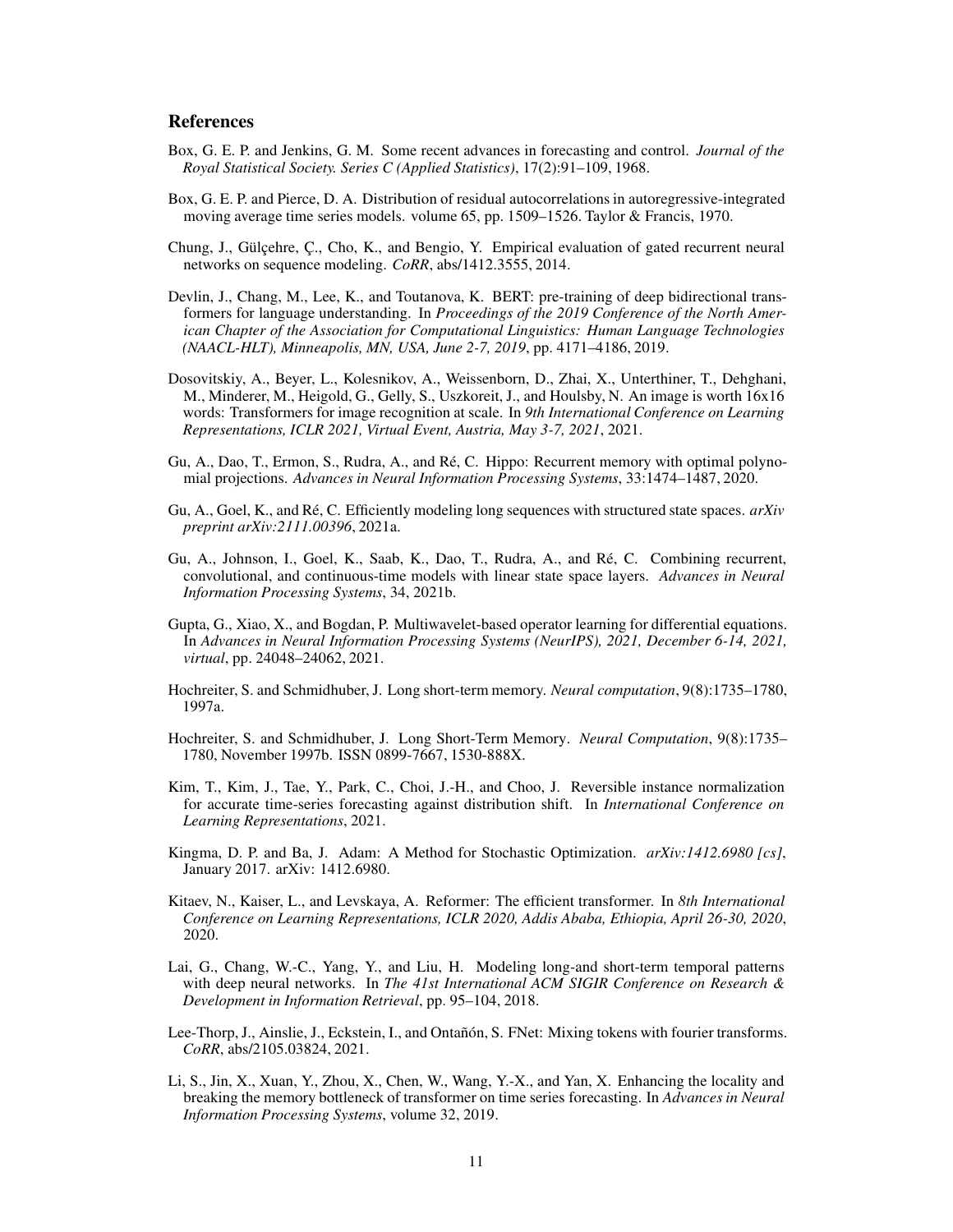- <span id="page-11-12"></span>Li, Z., Kovachki, N. B., Azizzadenesheli, K., Liu, B., Bhattacharya, K., Stuart, A. M., and Anandkumar, A. Fourier neural operator for parametric partial differential equations. *CoRR*, abs/2010.08895, 2020.
- <span id="page-11-10"></span>Liu, S., Yu, H., Liao, C., Li, J., Lin, W., Liu, A. X., and Dustdar, S. Pyraformer: Low-complexity pyramidal attention for long-range time series modeling and forecasting. In *International Conference on Learning Representations*, 2022.
- Pascanu, R., Mikolov, T., and Bengio, Y. On the difficulty of training recurrent neural networks. In *Proceedings of the 30th International Conference on Machine Learning, ICML 2013, Atlanta, GA, USA, 16-21 June 2013*, volume 28, pp. 1310–1318, 2013.
- <span id="page-11-13"></span>Paszke, A., Gross, S., Massa, F., Lerer, A., Bradbury, J., Chanan, G., Killeen, T., Lin, Z., Gimelshein, N., Antiga, L., Desmaison, A., Kopf, A., Yang, E., DeVito, Z., Raison, M., Tejani, A., Chilamkurthy, S., Steiner, B., Fang, L., Bai, J., and Chintala, S. Pytorch: An imperative style, highperformance deep learning library. In *Advances in Neural Information Processing Systems*, pp. 8024–8035. 2019.
- <span id="page-11-9"></span>Qin, Y., Song, D., Chen, H., Cheng, W., Jiang, G., and Cottrell, G. W. A dual-stage attentionbased recurrent neural network for time series prediction. In *Proceedings of the Twenty-Sixth International Joint Conference on Artificial Intelligence (IJCAI), Melbourne, Australia, August 19-25, 2017*, pp. 2627–2633. ijcai.org, 2017.
- <span id="page-11-0"></span>Rangapuram, S. S., Seeger, M. W., Gasthaus, J., Stella, L., Wang, Y., and Januschowski, T. Deep state space models for time series forecasting. In *Advances in Neural Information Processing Systems*, volume 31, 2018.
- <span id="page-11-2"></span>Rao, Y., Zhao, W., Zhu, Z., Lu, J., and Zhou, J. Global filter networks for image classification. *Advances in Neural Information Processing Systems*, 34, 2021.
- Salinas, D., Flunkert, V., Gasthaus, J., and Januschowski, T. DeepAR: Probabilistic forecasting with autoregressive recurrent networks. *International Journal of Forecasting*, 36(3):1181–1191, 2020.
- <span id="page-11-8"></span>Sen, R., Yu, H., and Dhillon, I. S. Think globally, act locally: A deep neural network approach to high-dimensional time series forecasting. In *Advances in Neural Information Processing Systems (NeurIPS), December 8-14, 2019, Vancouver, BC, Canada*, pp. 4838–4847, 2019.
- <span id="page-11-6"></span>Tay, Y., Dehghani, M., Abnar, S., Shen, Y., Bahri, D., Pham, P., Rao, J., Yang, L., Ruder, S., and Metzler, D. Long range arena: A benchmark for efficient transformers. *arXiv preprint arXiv:2011.04006*, 2020.
- <span id="page-11-1"></span>Vaswani, A., Shazeer, N., Parmar, N., Uszkoreit, J., Jones, L., Gomez, A. N., Kaiser, Ł., and Polosukhin, I. Attention is all you need. *Advances in neural information processing systems*, 30, 2017.
- <span id="page-11-5"></span>Voelker, A., Kajić, I., and Eliasmith, C. Legendre memory units: Continuous-time representation in recurrent neural networks. In *Advances in Neural Information Processing Systems*, volume 32, 2019.
- <span id="page-11-7"></span>Wang, J., Wang, Z., Li, J., and Wu, J. Multilevel wavelet decomposition network for interpretable time series analysis. In *Proceedings of the 24th ACM SIGKDD International Conference on Knowledge Discovery & Data Mining*, pp. 2437–2446, 2018.
- <span id="page-11-4"></span>Wen, Q., Zhou, T., Zhang, C., Chen, W., Ma, Z., Yan, J., and Sun, L. Transformers in time series: A survey. *arXiv preprint arXiv:2202.07125*, 2022.
- <span id="page-11-3"></span>Wu, H., Xu, J., Wang, J., and Long, M. Autoformer: Decomposition transformers with autocorrelation for long-term series forecasting. In *Proceedings of the Advances in Neural Information Processing Systems (NeurIPS)*, pp. 101–112, 2021.
- <span id="page-11-11"></span>Zhang, J., Lin, Y., Song, Z., and Dhillon, I. S. Learning long term dependencies via fourier recurrent units. In *Proceedings of the 35th International Conference on Machine Learning (ICML), Stockholmsmässan, Stockholm, Sweden, July 10-15, 2018*, volume 80, pp. 5810–5818, 2018.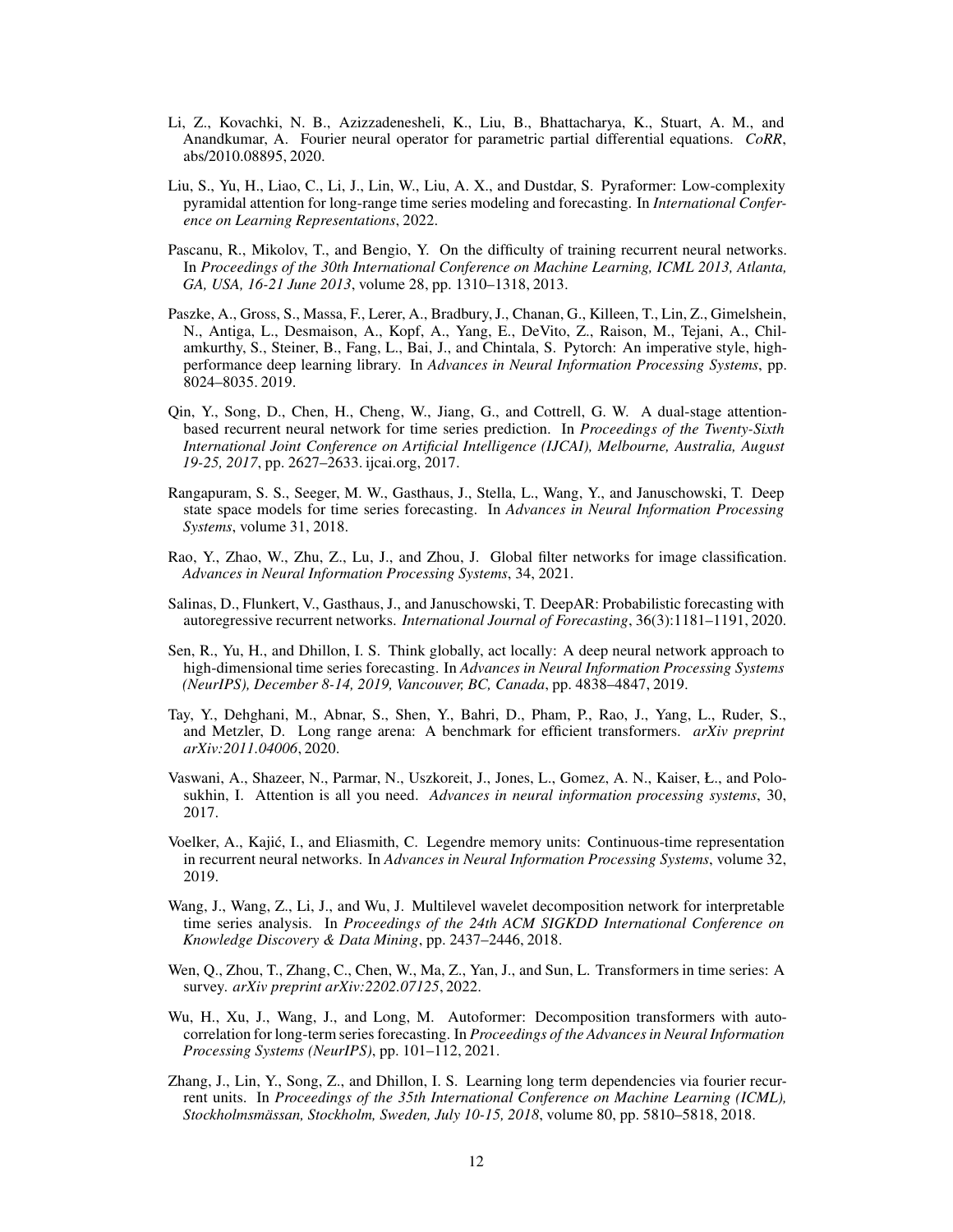- <span id="page-12-0"></span>Zhou, H., Zhang, S., Peng, J., Zhang, S., Li, J., Xiong, H., and Zhang, W. Informer: Beyond efficient transformer for long sequence time-series forecasting. In *The Thirty-Fifth AAAI Conference on Artificial Intelligence, AAAI 2021, Virtual Conference*, volume 35, pp. 11106–11115, 2021.
- <span id="page-12-1"></span>Zhou, T., Ma, Z., Wen, Q., Wang, X., Sun, L., and Jin, R. FEDformer: Frequency enhanced decomposed transformer for long-term series forecasting. In *39th International Conference on Machine Learning (ICML)*, 2022.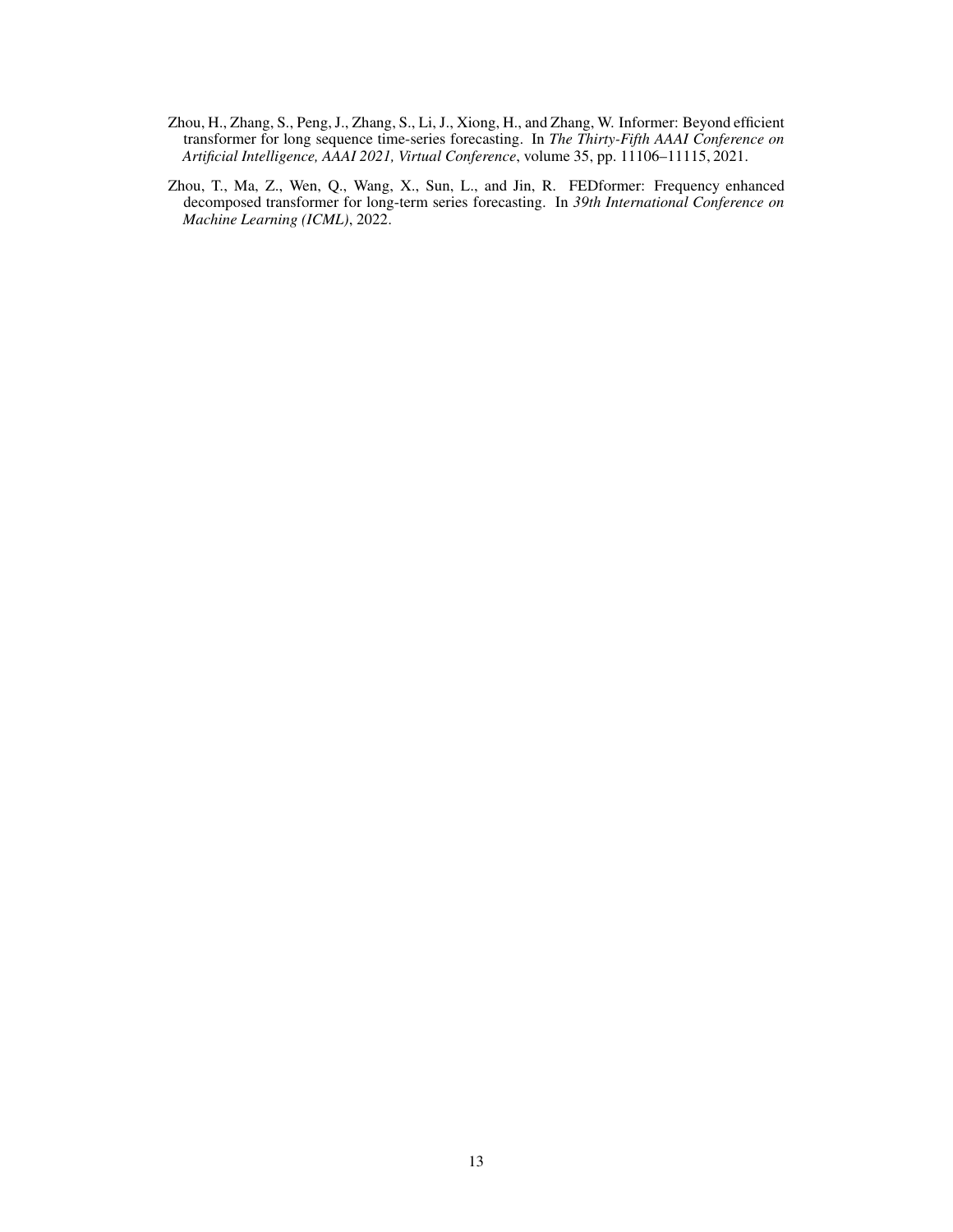# <span id="page-13-0"></span>A Related Work

In this section, we will give an overview of the related literature in time series forecasting.

Traditional Time Series Models The first generation of well-discussed time series model is the autoregressive family. ARIMA Box & Jenkins (1968); [Box & Pierce](#page-10-8) [\(1970](#page-10-8)) follows the Markov process and build recursive sequential forecasting. However, an autoregressive process has difficulty in dealing non-stationary sequences. Thus, ARIMA employed a pre-process iteration by differencing, which transforms the series to stationary.

Deep Neural Network in Forecasting With the bloom of deep neural networks, recurrent neural networks (RNN) was designed for tasks involving sequential data. However, canonical RNN tends to suffer from gradient vanishing/exploding problem with long input because of its recurrent structure. Among the family of RNNs, LSTM [Hochreiter & Schmidhuber](#page-10-9) [\(1997b\)](#page-10-9) and GRU [Chung et al.](#page-10-10) [\(2014](#page-10-10)) proposed gated structure to control the information flow to deal with the gradient vanishing/ exploration problem. Although recurrent networks enjoys fast inference, they are slow to train and not parallelizable. Temporal convolutional network (TCN) [Sen et al.](#page-11-8) [\(2019](#page-11-8)) is another family for sequential tasks. However, limited to the reception field of the kernel, the long-term dependencies are hard to grasp. Convolution is a parallelizable operation but expensive in inference.

Transformers With the innovation of transformers in natural language processing [Vaswani et al.](#page-11-1) [\(2017](#page-11-1)); Devlin et al. (2019) and in computer vision tasks Dosovitskiy et al. (2021); [Rao et al.](#page-11-2) [\(2021\)](#page-11-2), they are also discussed, renovated, and applied in time series forecasting,especially the main attention module. Some works use temporal attention  $\overline{\text{O}}$  in et al. [\(2017\)](#page-11-9) to capture long-range dependencies for time series. Others use the backbone of Transformer. Transformers usually employs an encoder-decoder architecture, with the self-attention and cross-attention mechanisms serving as the core layers[.Li et al.](#page-10-6) [\(2019](#page-10-6)) invent a logsparse attention module to deal with the memory bottleneck for transformer model. Kitaev et al. (2020) used locality-sensitive hashing to replace the attention module for low time complexity. [Zhou et al.](#page-12-0) [\(2021](#page-12-0)) proposes a probability sparse attention mechanism to deal with long-term forecasting. [Wu et al.](#page-11-3) [\(2021\)](#page-11-3) designs a decomposition transformer architecture with an Auto-Correlation mechanism as alternative for attention module. [Liu et al.](#page-11-10) [\(2022\)](#page-11-10) designed a low-complexity Pyramidal Attention for the long-term time forecasting tasks. [Zhou et al.](#page-12-1) [\(2022](#page-12-1)) proposed two attention module which operates in frequency domain using Fourier or wavelet transformation.

Orthogonal Basis and Neural Network Orthogonal basis project arbitrary functions onto a certain space and thus enable the representation learning in another view. Orthogonal basis family is easy to be discretized and to serve as an plug-in operation in neural networks. Recent studies began to realize the efficiency and effectiveness of Orthogonal basis, including the polynomial family and others (Fourier basis & Multiwavelet basis). Fourier basis is first introduced for acceleration due to Fast Fourier algorithm, for example, acceleration of computing convolution [Gu et al.](#page-10-3) [\(2020\)](#page-10-3) or Autocorrelation function [Wu et al.](#page-11-3) [\(2021](#page-11-3)). Fourier basis also serves as a performance boosting block: Four[ier with Recurrent structure](#page-10-11) [Zhang et al.](#page-11-11) [\(2018\)](#page-11-11), Fourier with MLP [Li et al.](#page-11-12) [\(2020](#page-11-12)); Lee-Thorp et al. [\(2021\)](#page-10-11) and Fourier in Transforme[rZhou et al.](#page-12-1) [\(2022](#page-12-1)). Multiwavelet transform is a more local filter (compared with Fourier) and a frequency decomposer. Thus, neural networks which employ multiwavelet filter usually exhibit a hierarchical structure and treat different frequency in different tunnels, for example, [Wang et al.](#page-11-7) [\(2018\)](#page-11-7); [Gupta et al.](#page-10-4) [\(2021\)](#page-10-4); [Zhou et al.](#page-12-1) [\(2022](#page-12-1)). Orthogonal Polynom[ials are naturally good selections of orthogonal basis.](#page-11-5) Legendre Memory Unit (LMU) Voelker et al. [\(2019](#page-11-5)) uses Legendre Polynomials for an orthogonal projection of input signals for a memory strengthening with the backbone of LSTM. The projection process is mathematically derived from delayed linear transfer function. HiPPO [Gu et al.](#page-10-3) [\(2020\)](#page-10-3), based on LMU, proposes a novel mechanism (Scaled Legendre), which involves the function's full history (LMU uses rolling windowed history). In the subsequent work of HiPPO, the authors propose S4 [Gu et al.](#page-10-1) [\(2021a](#page-10-1)) model and gives the first practice on time series forecasting tasks. However, LMU and HiPPO shared the same backbone (LSTM), which may limit their performance.

# <span id="page-13-1"></span>B Algorithm Implementation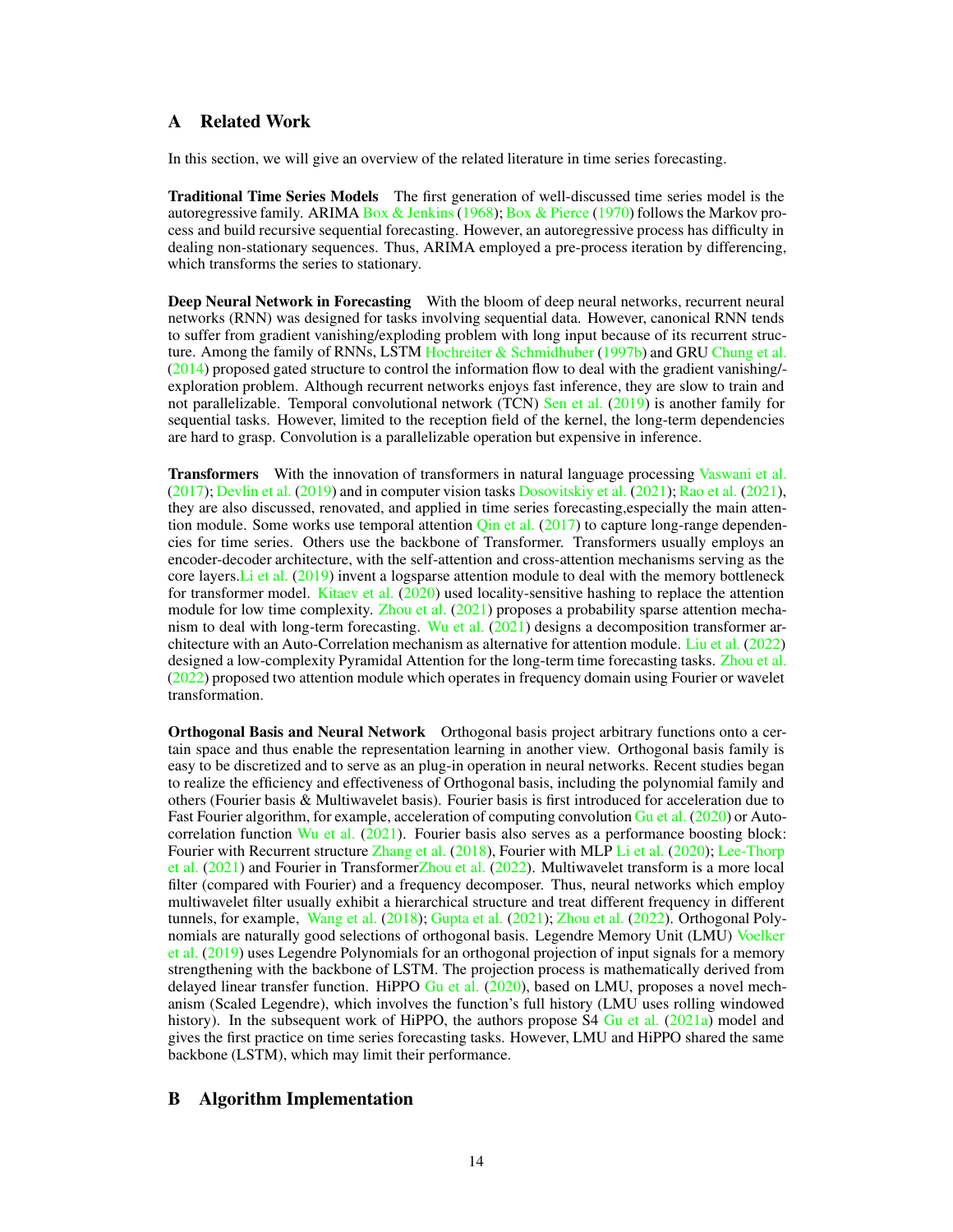Algorithm 1 Frequency Enhanced Layer

```
class Freq_enhanced_layer(nn.Module):
    def __init__(self, in_channels, out_channels, modes1,compression=0):
super(Freq_enhanced_layer, self).__init__()
        self.in_channels = in_channels
        self.out_channels = out_channels
        self.modes1 = modes1 #Number of Fourier modes to multiply, at most floor(N/2) + 1
        self.compression= compression
self.scale = (1 / (in_channels*out_channels))
        self.weights1 = nn.Parameter(self.scale * torch.rand(in_channels, out_channels, self.modes1))
        if compression>0: ## Low-rank approximation
            self.weights0 = nn.Parameter(self.scale * torch.rand(in_channels,self.compression,dtype=
                  torch.cfloat))
            self.weights1 = nn.Parameter(self.scale * torch.rand(self.compression,self.compression, len(
                  self.index), dtype=torch.cfloat))
            self.weights2 = nn.Parameter(self.scale * torch.rand(self.compression,out_channels, dtype=
                  torch.cfloat))
    def forward(self, x):
        B, H, E, N = x. shape
        # Compute Fourier coeffcients up to factor of e^(- something constant)
        x_ft = torch.fft.rfft(x)
        # Multiply relevant Fourier modes
        out_ft = torch.zeros(B,H, self.out_channels, x.size(-1)//2 + 1)
        if self.compression==0:
            a = x_ft[:, :, :, :self.modes1]
            out_ft[:, :,:, :self.modes1] = torch.einsum("bjix,iox->bjox", a, self.weights1)
        else:
            a = x_ft[:, :,:, :self.modes2]<br>a = torch.einsum("bjix,ih->bjhx", a, self.weights0)<br>a = torch.einsum("bjhx,hkx->bjkx", a, self.weights1)
            out_ft[:, :,:, :self.modes2] = torch.einsum("bjkx,ko->bjox", a, self.weights2)
        # Return to physical space
        x = torch.fft.irfft(out_ft, n=x.size(-1))
        return x
```
### Algorithm 2 LPU layer

```
from scipy import signal
from scipy import special as ss
class LPU(nn.Module):
   def __init__(self, N=256, dt=1.0, discretization='bilinear'):
        # N: the order of the Legendre projection
# dt: step size - can be roughly inverse to the length of the sequence
        super(LPU,self).__init__()
       seIt.N = NA, B = transition(N) ### LMU projection matrix
        A,B, _, _, _ = signal.cont2discrete((A, B, C, D), dt=dt, method=discretization)
B = B.squeeze(-1)
       self.register_buffer('A', torch.Tensor(A))
        self.register_buffer('B', torch.Tensor(B))
   def forward(self, inputs):
        # inputs: (length, ...)
# output: (length, ..., N) where N is the order of the Legendre projection
        c = torch.zeros(inputs.shape[:-1] + tuple([self.N]))
        cs = \Boxfor f in inputs.permute([-1, 0, 1]):
            f = f.\nunsqueeze(-1)
            new = f @ self.B. unsqueeze(0) # [B, D, H, 256]c = Fu. The c, self. A) + new
           cs.append(c)
        return torch.stack(cs, dim=0)
   def reconstruct(self, c):
        a = (self.\text{eval_matrix } @c.\text{unsqueeze}(-1)). squeeze(-1)
        return (self.eval_matrix @ c.unsqueeze(-1)).squeeze(-1)
```
### C Dataset and Implementation Details

#### C.1 Dataset Details

In this paragraph, the details of the datasets used in this work are summarized as follows: 1) ETT [Zhou et al.](#page-12-0) [\(2021](#page-12-0)) dataset contains two sub-dataset: ETT1 and ETT2, collected from two separated counties in China. Each of them has two versions of sampling resolutions (15min & 1h). ETT dataset contains multiple time series of electrical loads and one time sequence of oil temperature changes. [2](#page-14-0)) Electricity<sup>2</sup> dataset contains the electricity consumption for more than three hundred

<span id="page-14-0"></span><sup>&</sup>lt;sup>2</sup>https://archive.ics.uci.edu/ml/datasets/ElectricityLoadDiagrams 20112014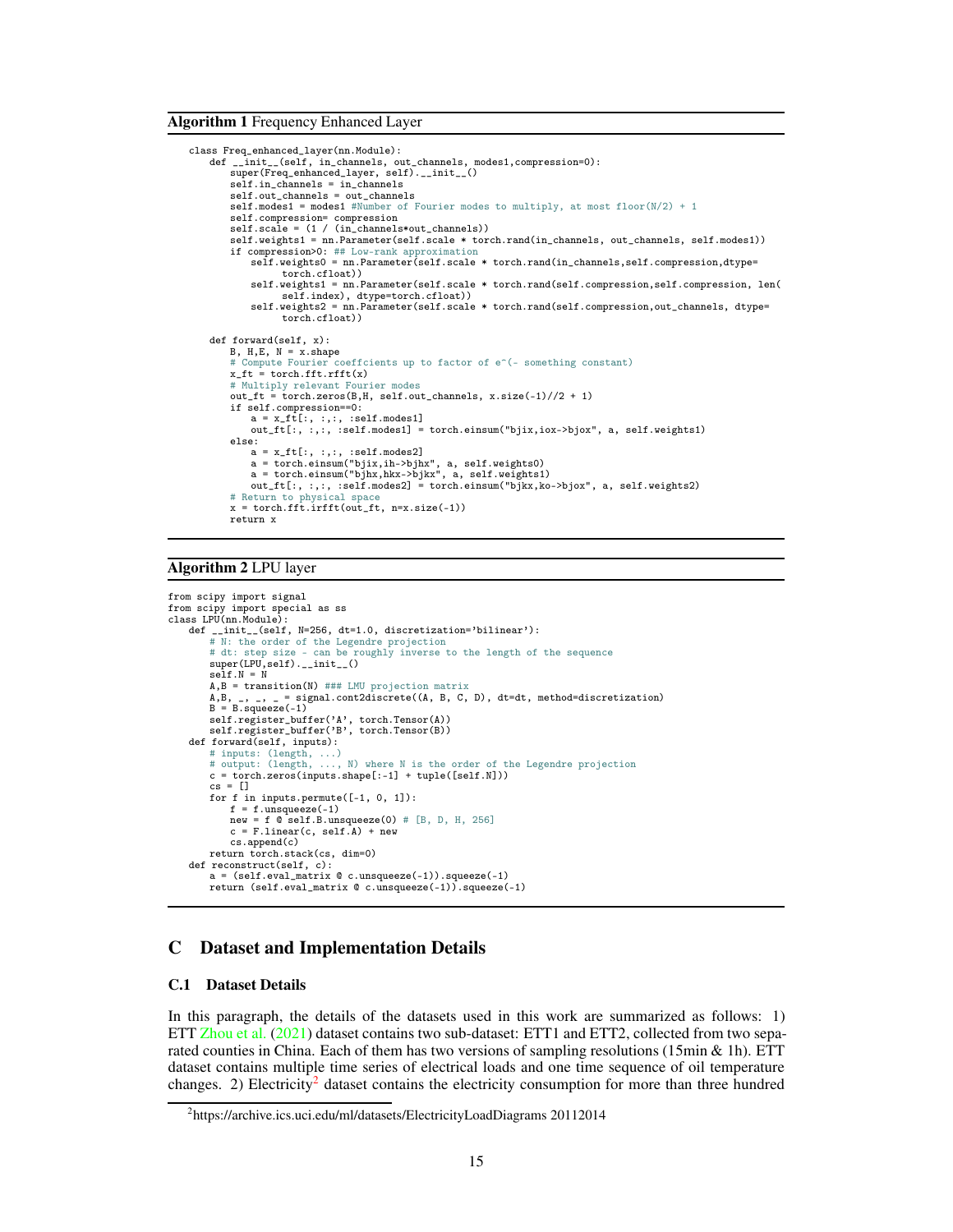| <b>DATASET</b>                                                                   | <b>LEN</b>                               | DIM                    | <b>FREO</b>                            |
|----------------------------------------------------------------------------------|------------------------------------------|------------------------|----------------------------------------|
| ETT <sub>M2</sub><br><b>ELECTRICITY</b><br><b>EXCHANGE</b><br>TRAFFIC<br>WEATHER | 69680<br>26304<br>7588<br>17544<br>52696 | 322<br>9<br>863<br>22. | 15 MIN<br>1н<br>1 DAY<br>1 H<br>10 MIN |
| HЛ                                                                               | 966                                      |                        | 7 DAYS                                 |

<span id="page-15-5"></span>Table 8: Summarized feature details of Datasets used in this work.

clients with each column corresponding to one client. 3) Exchange [Lai et al.](#page-10-12) [\(2018](#page-10-12)) dataset contains the current exchange of eight countries. 4) Traffic<sup>[3](#page-15-2)</sup> dataset contains the occupation rate of freeway systems in California, USA. 5) Weather<sup>[4](#page-15-3)</sup> dataset contains 21 meteorological indicators for a range of one year in Germany. 6) Illness<sup>[5](#page-15-4)</sup> dataset contains the influenza-like illness patients in the United States. Table [8](#page-15-5) summarizes all the features (Sequence Length: Len, Dimension: Dim, Frequency: Freq) for the six datasets used in this work. They are all split into the training set, validation set and test set by the ratio of 7:1:2 during modeling.

### C.2 Implementation Details

Our model is trained using ADAM [Kingma & Ba](#page-10-13) [\(2017](#page-10-13)) optimizer with a learning rate of  $1e^{-4}$ to  $1e^{-3}$ . The batch size is set to 32 (It depends on the GPU memory you are using, in fact, a batch size up to 256 will not deteriorate the performance but with faster training speed if you have a large memory GPU or multiple GPUs). The default training process is 15 epochs without any early stopping. We save the model with the lowest loss on the valid set for the final testing. The mean square error (MSE) and mean absolute error (MAE) are used as metrics. All experiments are repeated 5 times and the mean of the metrics is reported as the final results. All the deep learning networks are implemented using PyTorch [Paszke et al.](#page-11-13) [\(2019](#page-11-13)) and trained on NVIDIA V100 32GB GPUs/NVIDIA V100 16GB GPUs.

#### C.3 Experiments Error Bars

We train our model 5 times and calculate the error bars for FiLM and SOTA model FEDformer to show the robustness of our proposed model.

Table 9: MSE with error bars (Mean and STD) for FiLM and FEDformer baseline for multivariate long-term forecasting.

|       | <b>MSE</b> | ETTm2              | Electricity        | Exchange        | Traffic           |
|-------|------------|--------------------|--------------------|-----------------|-------------------|
| FiLM  | 96         | $0.165 + 0.0051$   | $0.153 + 0.0014$   | $0.079 + 0.002$ | $0.416 + 0.010$   |
|       | 192        | $0.222 + 0.0038$   | $0.165 + 0.0023$   | $0.159 + 0.011$ | $0.408 \pm 0.007$ |
|       | 336        | $0.277 + 0.0021$   | $0.186 + 0.0018$   | $0.270 + 0.018$ | $0.425 + 0.007$   |
|       | 720        | $0.371 + 0.0066$   | $0.236 + 0.0022$   | $0.536 + 0.026$ | $0.520 + 0.003$   |
| FED-f | 96         | $0.203 + 0.0042$   | $0.194 \pm 0.0008$ | $0.148 + 0.002$ | $0.217 + 0.008$   |
|       | 192        | $0.269 \pm 0.0023$ | $0.201 + 0.0015$   | $0.270 + 0.008$ | $0.604 \pm 0.004$ |
|       | 336        | $0.325 + 0.0015$   | $0.215 + 0.0018$   | $0.460 + 0.016$ | $0.621 \pm 0.006$ |
|       | 720        | $0.421 \pm 0.0038$ | $0.246 + 0.0020$   | $1.195 + 0.026$ | $0.626 + 0.003$   |

### <span id="page-15-1"></span>C.4 Univariate Forecasting Result Table

<span id="page-15-0"></span>The univariate benchmark is shown in Table [10.](#page-16-0)

### C.5 ETT Full Benchmark

We present the full-benchmark on the four ETT datasets [Zhou et al.](#page-12-0) [\(2021](#page-12-0)) in Table [11](#page-16-2) (multivariate forecasting) and Table [12](#page-17-1) (univariate forecasting). The ETTh1 and ETTh2 are recorded hourly while

<sup>&</sup>lt;sup>3</sup>http://pems.dot.ca.gov

<span id="page-15-2"></span><sup>4</sup> https://www.bgc-jena.mpg.de/wetter/

<span id="page-15-4"></span><span id="page-15-3"></span><sup>5</sup> https://gis.cdc.gov/grasp/fluview/fluportaldashboard.html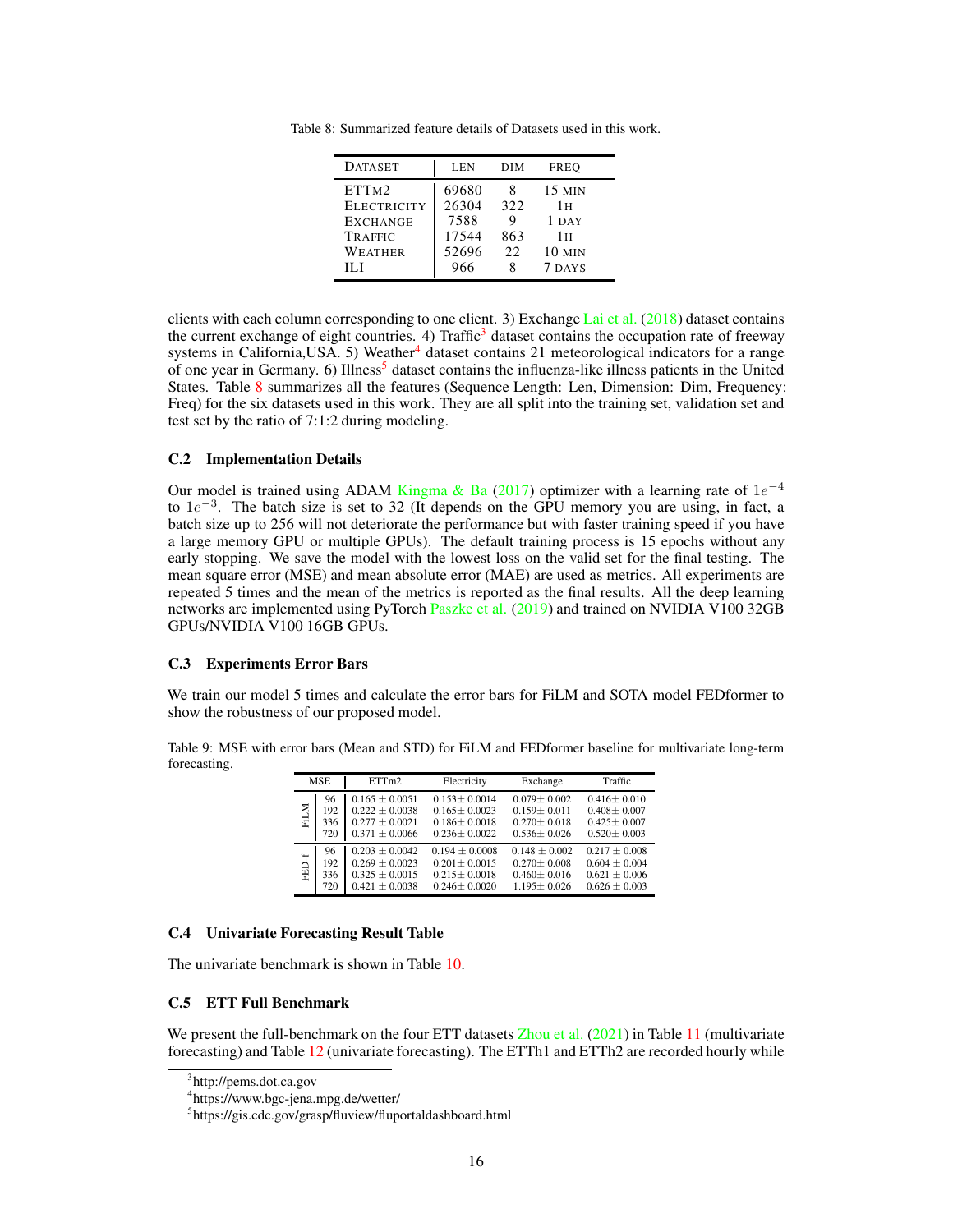|                                                  | Methods | <b>FiLM</b> |       | FEDformer  |       | Autoformer |       |            | S <sub>4</sub> | Informer   |       | LogTrans   |       | Reformer   |       |
|--------------------------------------------------|---------|-------------|-------|------------|-------|------------|-------|------------|----------------|------------|-------|------------|-------|------------|-------|
|                                                  | Metric  | <b>MSE</b>  | MAE   | <b>MSE</b> | MAE   | MSE        | MAE   | <b>MSE</b> | MAE            | <b>MSE</b> | MAE   | <b>MSE</b> | MAE   | <b>MSE</b> | MAE   |
| ETTm2                                            | 96      | 0.065       | 0.189 | 0.063      | 0.189 | 0.065      | 0.189 | 0.153      | 0.318          | 0.088      | 0.225 | 0.075      | 0.208 | 0.076      | 0.214 |
|                                                  | 192     | 0.094       | 0.233 | 0.102      | 0.245 | 0.118      | 0.256 | 0.183      | 0.350          | 0.132      | 0.283 | 0.129      | 0.275 | 0.132      | 0.290 |
|                                                  | 336     | 0.124       | 0.274 | 0.130      | 0.279 | 0.154      | 0.305 | 0.204      | 0.367          | 0.180      | 0.336 | 0.154      | 0.302 | 0.160      | 0.312 |
|                                                  | 720     | 0.173       | 0.323 | 0.178      | 0.325 | 0.182      | 0.335 | 0.482      | 0.567          | 0.300      | 0.435 | 0.160      | 0.321 | 0.168      | 0.335 |
|                                                  | 96      | 0.154       | 0.247 | 0.253      | 0.370 | 0.341      | 0.438 | 0.351      | 0.452          | 0.484      | 0.538 | 0.288      | 0.393 | 0.274      | 0.379 |
|                                                  | 192     | 0.166       | 0.258 | 0.282      | 0.386 | 0.345      | 0.428 | 0.373      | 0.455          | 0.557      | 0.558 | 0.432      | 0.483 | 0.304      | 0.402 |
|                                                  | 336     | 0.188       | 0.283 | 0.346      | 0.431 | 0.406      | 0.470 | 0.408      | 0.477          | 0.636      | 0.613 | 0.430      | 0.483 | 0.370      | 0.448 |
|                                                  | 720     | 0.249       | 0.341 | 0.422      | 0.484 | 0.565      | 0.581 | 0.472      | 0.517          | 0.819      | 0.682 | 0.491      | 0.531 | 0.460      | 0.511 |
| $\label{prop:ex1} Exchange {\small Electricity}$ | 96      | 0.110       | 0.259 | 0.131      | 0.284 | 0.241      | 0.387 | 0.344      | 0.482          | 0.591      | 0.615 | 0.237      | 0.377 | 0.298      | 0.444 |
|                                                  | 192     | 0.207       | 0.352 | 0.277      | 0.420 | 0.300      | 0.369 | 0.362      | 0.494          | 1.183      | 0.912 | 0.738      | 0.619 | 0.777      | 0.719 |
|                                                  | 336     | 0.327       | 0.461 | 0.426      | 0.511 | 0.509      | 0.524 | 0.499      | 0.594          | 1.367      | 0.984 | 2.018      | 1.070 | 1.832      | 1.128 |
|                                                  | 720     | 0.811       | 0.708 | 1.162      | 0.832 | 1.260      | 0.867 | 0.552      | 0.614          | 1.872      | 1.072 | 2.405      | 1.175 | 1.203      | 0.956 |
| Traffic                                          | 96      | 0.144       | 0.215 | 0.170      | 0.263 | 0.246      | 0.346 | 0.194      | 0.290          | 0.257      | 0.353 | 0.226      | 0.317 | 0.313      | 0.383 |
|                                                  | 192     | 0.120       | 0.199 | 0.173      | 0.265 | 0.266      | 0.370 | 0.172      | 0.272          | 0.299      | 0.376 | 0.314      | 0.408 | 0.386      | 0.453 |
|                                                  | 336     | 0.128       | 0.212 | 0.178      | 0.266 | 0.263      | 0.371 | 0.178      | 0.278          | 0.312      | 0.387 | 0.387      | 0.453 | 0.423      | 0.468 |
|                                                  | 720     | 0.153       | 0.252 | 0.187      | 0.286 | 0.269      | 0.372 | 0.263      | 0.386          | 0.366      | 0.436 | 0.491      | 0.437 | 0.378      | 0.433 |
| Weather                                          | 96      | 0.0012      | 0.026 | 0.0035     | 0.046 | 0.011      | 0.081 | 0.0061     | 0.065          | 0.0038     | 0.044 | 0.0046     | 0.052 | 0.012      | 0.087 |
|                                                  | 192     | 0.0014      | 0.029 | 0.0054     | 0.059 | 0.0075     | 0.067 | 0.0067     | 0.067          | 0.0023     | 0.040 | 0.0056     | 0.060 | 0.0098     | 0.079 |
|                                                  | 336     | 0.0015      | 0.030 | 0.0041     | 0.050 | 0.0063     | 0.062 | 0.0025     | 0.0381         | 0.0041     | 0.049 | 0.0060     | 0.054 | 0.0050     | 0.059 |
|                                                  | 720     | 0.0022      | 0.037 | 0.015      | 0.091 | 0.0085     | 0.070 | 0.0074     | 0.0736         | 0.0031     | 0.042 | 0.0071     | 0.063 | 0.0041     | 0.049 |
| IЛ                                               | 24      | 0.629       | 0.538 | 0.693      | 0.629 | 0.948      | 0.732 | 0.866      | 0.584          | 5.282      | 2.050 | 3.607      | 1.662 | 3.838      | 1.720 |
|                                                  | 36      | 0.444       | 0.481 | 0.554      | 0.604 | 0.634      | 0.650 | 0.622      | 0.532          | 4.554      | 1.916 | 2.407      | 1.363 | 2.934      | 1.520 |
|                                                  | 48      | 0.557       | 0.584 | 0.699      | 0.696 | 0.791      | 0.752 | 0.813      | 0.679          | 4.273      | 1.846 | 3.106      | 1.575 | 3.754      | 1.749 |
|                                                  | 60      | 0.641       | 0.644 | 0.828      | 0.770 | 0.874      | 0.797 | 0.931      | 0.747          | 5.214      | 2.057 | 3.698      | 1.733 | 4.162      | 1.847 |

<span id="page-16-0"></span>Table 10: Univariate long-term series forecasting results on six datasets with input length  $I = 96$  and prediction length  $O \in \{96, 192, 336, 720\}$ . A lower MSE indicates better performance. All experiments are repeated 5 times.

ETTm1 and ETTm2 are recorded every 15 minutes. The time series in ETTh1 and ETTm1 follow the same pattern, and the only difference is the sampling rate, similarly for ETTh2 and ETTm2. On average, our FiLM yields a 14.0% relative MSE reduction for multivariate forecasting, and a 16.8% reduction for univariate forecasting over the SOTA results from FEDformer.

<span id="page-16-2"></span>Table 11: Multivariate long sequence time-series forecasting results on ETT full benchmark. The best results are highlighted in bold.

|                   | Methods |            | <b>FiLM</b> |       | FEDformer  |            | Autoformer |            | S <sub>4</sub> |            | Informer |            | LogTrans |       | Reformer |
|-------------------|---------|------------|-------------|-------|------------|------------|------------|------------|----------------|------------|----------|------------|----------|-------|----------|
|                   | Metric  | <b>MSE</b> | MAE         | MSE   | <b>MAE</b> | <b>MSE</b> | <b>MAE</b> | <b>MSE</b> | <b>MAE</b>     | <b>MSE</b> | MAE      | <b>MSE</b> | MAE      | MSE   | MAE      |
| ETTh1             | 96      | 0.371      | 0.394       | 0.376 | 0.419      | 0.449      | 0.459      | 0.949      | 0.777          | 0.865      | 0.713    | 0.878      | 0.740    | 0.837 | 0.728    |
|                   | 192     | 0.414      | 0.423       | 0.420 | 0.448      | 0.500      | 0.482      | 0.882      | 0.745          | 1.008      | 0.792    | 1.037      | 0.824    | 0.923 | 0.766    |
|                   | 336     | 0.442      | 0.445       | 0.459 | 0.465      | 0.521      | 0.496      | 0.965      | 0.75           | 1.107      | 0.809    | 1.238      | 0.932    | 1.097 | 0.835    |
|                   | 720     | 0.465      | 0.472       | 0.506 | 0.507      | 0.514      | 0.512      | 1.074      | 0.814          | 1.181      | 0.865    | 1.135      | 0.852    | 1.257 | 0.889    |
| ETT <sub>h2</sub> | 96      | 0.284      | 0.348       | 0.346 | 0.388      | 0.358      | 0.397      | 1.551      | 0.968          | 3.755      | 1.525    | 2.116      | 1.197    | 2.626 | 1.317    |
|                   | 192     | 0.357      | 0.400       | 0.429 | 0.439      | 0.456      | 0.452      | 2.336      | 1.229          | 5.602      | 1.931    | 4.315      | 1.635    | 11.12 | 2.979    |
|                   | 336     | 0.377      | 0.417       | 0.482 | 0.480      | 0.482      | 0.486      | 2.801      | 1.259          | 4.721      | 1.835    | 1.124      | 1.604    | 9.323 | 2.769    |
|                   | 720     | 0.439      | 0.456       | 0.463 | 0.474      | 0.515      | 0.511      | 2.973      | 1.333          | 3.647      | 1.625    | 3.188      | 1.540    | 3.874 | 1.697    |
| ETTm1             | 96      | 0.302      | 0.345       | 0.378 | 0.418      | 0.505      | 0.475      | 0.640      | 0.584          | 0.672      | 0.571    | 0.600      | 0.546    | 0.538 | 0.528    |
|                   | 192     | 0.338      | 0.368       | 0.426 | 0.441      | 0.553      | 0.496      | 0.570      | 0.555          | 0.795      | 0.669    | 0.837      | 0.700    | 0.658 | 0.592    |
|                   | 336     | 0.373      | 0.388       | 0.445 | 0.459      | 0.621      | 0.537      | 0.795      | 0.691          | 1.212      | 0.871    | 1.124      | 0.832    | 0.898 | 0.721    |
|                   | 720     | 0.420      | 0.420       | 0.543 | 0.490      | 0.671      | 0.561      | 0.738      | 0.655          | 1.166      | 0.823    | 1.153      | 0.820    | 1.102 | 0.841    |
| ETTm2             | 96      | 0.165      | 0.256       | 0.203 | 0.287      | 0.255      | 0.339      | 0.705      | 0.690          | 0.365      | 0.453    | 0.768      | 0.642    | 0.658 | 0.619    |
|                   | 192     | 0.240      | 0.313       | 0.269 | 0.328      | 0.281      | 0.340      | 0.924      | 0.692          | 0.533      | 0.563    | 0.989      | 0.757    | 1.078 | 0.827    |
|                   | 336     | 0.286      | 0.345       | 0.325 | 0.366      | 0.339      | 0.372      | 1.364      | 0.877          | 1.363      | 0.887    | 1.334      | 0.872    | 1.549 | 0.972    |
|                   | 720     | 0.393      | 0.422       | 0.421 | 0.415      | 0.422      | 0.419      | 2.074      | 1.074          | 3.379      | 1.338    | 3.048      | 1.328    | 2.631 | 1.242    |

### D Low rank approximation for FEL

With low rank approximation of learnable matrix in Fourier enhanced layer significantly reducing our parameter size, here we study it effect on model accuracy in two selected datasets as shown in table [13.](#page-16-1)

# E Mode selection policy for FEL

Three different mode selection policies are studied for frequency enhanced layer: 1. lowest mode selec-

<span id="page-16-1"></span>Table 13: Low-rank Approximation (LRA) study for frequency enhanced layer: Comp. K=0 means default version without LRA, 1 means the largest compression using k=1

| Comp. $K$ |                  |                         |                         |                         | 16                      |                         |                         |                         |                        |
|-----------|------------------|-------------------------|-------------------------|-------------------------|-------------------------|-------------------------|-------------------------|-------------------------|------------------------|
| Metric    |                  | <b>MSE</b>              | <b>MAE</b>              | <b>MSE</b>              | <b>MAE</b>              | <b>MSE</b>              | MAE                     | <b>MSE</b>              | <b>MAE</b>             |
| STTh1     | 96<br>192<br>336 | 0.371<br>0.414<br>0.442 | 0.394<br>0.423<br>0.445 | 0.371<br>0.414<br>0.452 | 0.397<br>0.425<br>0.451 | 0.373<br>0.413<br>0.445 | 0.399<br>0.426<br>0.444 | 0.391<br>0.437<br>0.460 | 0.418<br>0.445<br>0458 |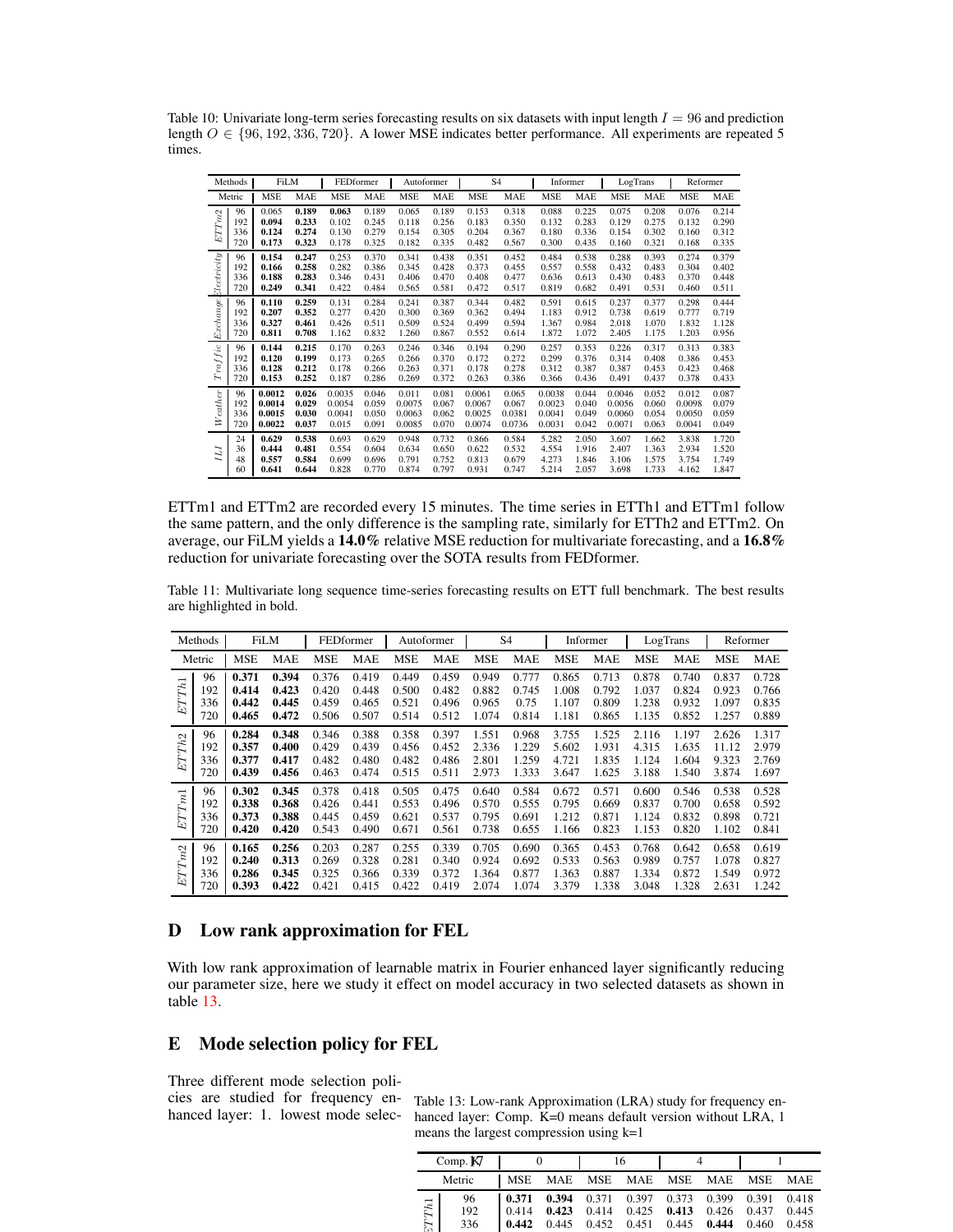|                   | Methods |            | <b>FiLM</b> |            | FEDformer  |       | Autoformer |            | S <sub>4</sub> |       | Informer |            | LogTrans   |            | Reformer   |
|-------------------|---------|------------|-------------|------------|------------|-------|------------|------------|----------------|-------|----------|------------|------------|------------|------------|
|                   | Metric  | <b>MSE</b> | <b>MAE</b>  | <b>MSE</b> | <b>MAE</b> | MSE   | <b>MAE</b> | <b>MSE</b> | <b>MAE</b>     | MSE   | MAE      | <b>MSE</b> | <b>MAE</b> | <b>MSE</b> | <b>MAE</b> |
| ETTh1             | 96      | 0.055      | 0.178       | 0.079      | 0.215      | 0.071 | 0.206      | 0.316      | 0.490          | 0.193 | 0.377    | 0.283      | 0.468      | 0.532      | 0.569      |
|                   | 192     | 0.072      | 0.207       | 0.104      | 0.245      | 0.114 | 0.262      | 0.345      | 0.516          | 0.217 | 0.395    | 0.234      | 0.409      | 0.568      | 0.575      |
|                   | 336     | 0.083      | 0.229       | 0.119      | 0.270      | 0.107 | 0.258      | 0.825      | 0.846          | 0.202 | 0.381    | 0.386      | 0.546      | 0.635      | 0.589      |
|                   | 720     | 0.090      | 0.240       | 0.127      | 0.280      | 0.126 | 0.283      | 0.190      | 0.355          | 0.183 | 0.355    | 0.475      | 0.628      | 0.762      | 0.666      |
| ETTh <sub>2</sub> | 96      | 0.127      | 0.272       | 0.128      | 0.271      | 0.153 | 0.306      | 0.381      | 0.501          | 0.213 | 0.373    | 0.217      | 0.379      | 1.411      | 0.838      |
|                   | 192     | 0.182      | 0.335       | 0.185      | 0.330      | 0.204 | 0.351      | 0.332      | 0.458          | 0.227 | 0.387    | 0.281      | 0.429      | 5.658      | 1.671      |
|                   | 336     | 0.204      | 0.367       | 0.231      | 0.378      | 0.246 | 0.389      | 0.655      | 0.670          | 0.242 | 0.401    | 0.293      | 0.437      | 4.777      | 1.582      |
|                   | 720     | 0.241      | 0.396       | 0.278      | 0.420      | 0.268 | 0.409      | 0.630      | 0.662          | 0.291 | 0.439    | 0.218      | 0.387      | 2.042      | 1.039      |
| ETTm1             | 96      | 0.029      | 0.127       | 0.033      | 0.140      | 0.056 | 0.183      | 0.651      | 0.733          | 0.109 | 0.277    | 0.049      | 0.171      | 0.296      | 0.355      |
|                   | 192     | 0.041      | 0.153       | 0.058      | 0.186      | 0.081 | 0.216      | 0.190      | 0.372          | 0.151 | 0.310    | 0.157      | 0.317      | 0.429      | 0.474      |
|                   | 336     | 0.053      | 0.175       | 0.071      | 0.209      | 0.076 | 0.218      | 0.428      | 0.581          | 0.427 | 0.591    | 0.289      | 0.459      | 0.585      | 0.583      |
|                   | 720     | 0.071      | 0.205       | 0.102      | 0.250      | 0.110 | 0.267      | 0.254      | 0.433          | 0.438 | 0.586    | 0.430      | 0.579      | 0.782      | 0.730      |
| ETTm2             | 96      | 0.065      | 0.189       | 0.063      | 0.189      | 0.065 | 0.189      | 0.153      | 0.318          | 0.088 | 0.225    | 0.075      | 0.208      | 0.076      | 0.214      |
|                   | 192     | 0.094      | 0.233       | 0.102      | 0.245      | 0.118 | 0.256      | 0.183      | 0.350          | 0.132 | 0.283    | 0.129      | 0.275      | 0.132      | 0.290      |
|                   | 336     | 0.124      | 0.274       | 0.130      | 0.279      | 0.154 | 0.305      | 0.204      | 0.367          | 0.180 | 0.336    | 0.154      | 0.302      | 0.160      | 0.312      |
|                   | 720     | 0.173      | 0.323       | 0.178      | 0.325      | 0.182 | 0.335      | 0.482      | 0.567          | 0.300 | 0.435    | 0.160      | 0.321      | 0.168      | 0.335      |

<span id="page-17-1"></span>Table 12: Univariate long sequence time-series forecasting results on ETT full benchmark. The best results are highlighted in bold.

tion: select the m lowest frequency mode to retain. 2. random model selection: select m random frequency mode to retain. 3. lowest with extra high mode selection: select the 0.8\*m lowest frequency mode and

 $0.2<sup>*</sup>$ m random high frequency mode to retain. The experiment is shown in table [4.](#page-7-0) m = 32 for both experiments.



# <span id="page-17-2"></span><span id="page-17-0"></span>F Parameter Sensitivity

Figure 7: The reconstruction error (MSE) vs order of Legendre Function (N) on three datasets with three different input length.

Influence of legendre functon number N and frequency model number M The experiment results on three different dataset (ETTm1, Electricity, and Exchange) in Figure [7](#page-17-2) shows the optimal choice of Legendre Polynomials number (N) when we aim to minimize the reconstruction error (in MSE) for the historical data. The MSE error decreases sharply at first and saturates at an optimal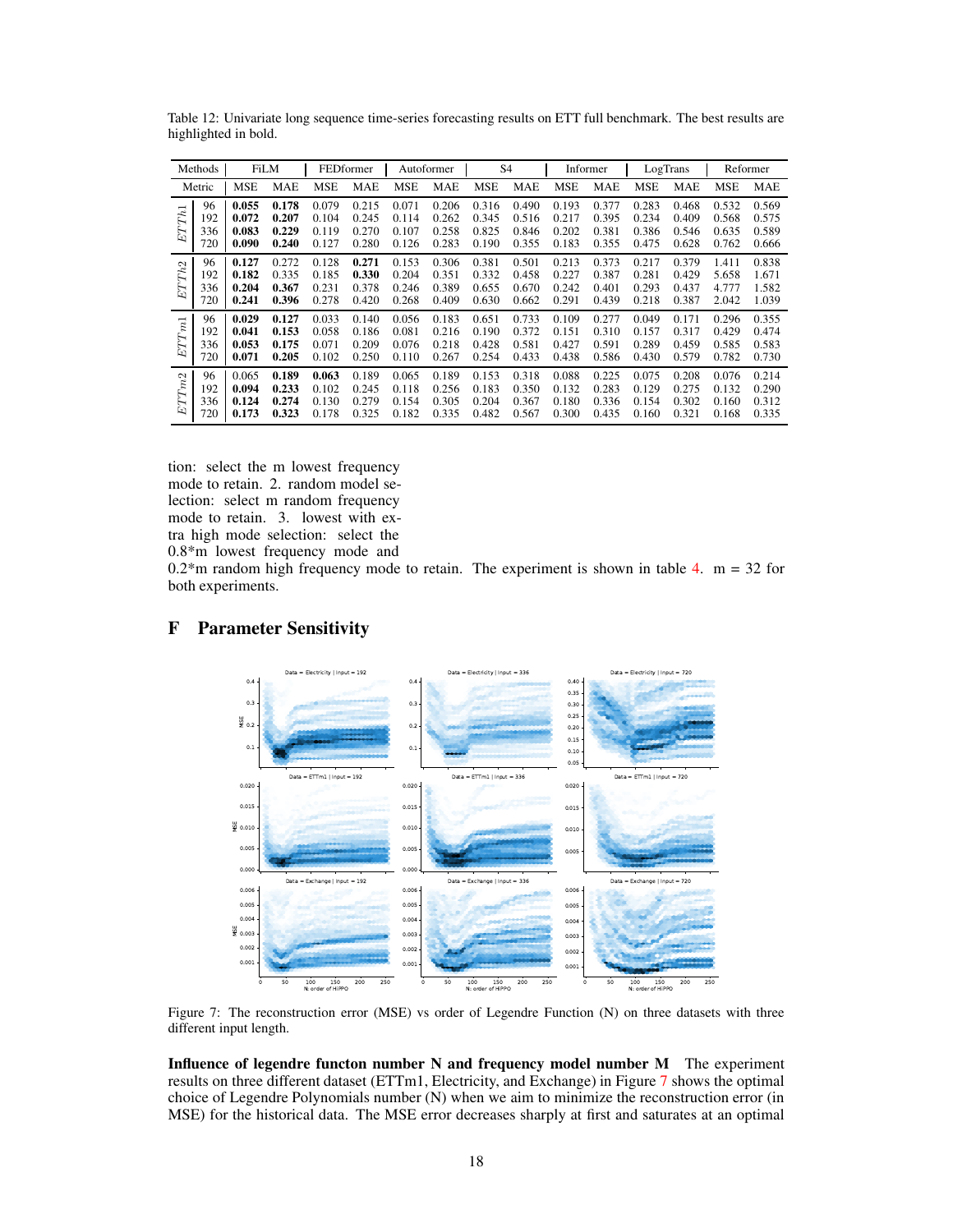point, where N is in proportion to the input length. For 192, 336, and 720 input sequence,  $N \approx 40$ , 60, and 100 gives the minimal MSE respectively.

<span id="page-18-2"></span>

Figure 8: The MSE error of univariate time series forecasting task on Electricity dataset with different Legendre Polynomials number (N), mode number and input length. Left: input length is 192. Mid input length is 336. Right: input length is 720.

Figure [8](#page-18-2) shows the MSE error of time series forecasting on Electricity dataset, with different Legendre Polynomials number (N), mode number and input length. We observe that, when enlarging N, the model performance increases at first and saturates at a point. For example, in Figure [8](#page-18-2) Left (in-put length=192), the best performance is reached when N is larger than 64. While in Figure [8](#page-18-2) Right (input length=720), the best performance is reached when N is larger than 128. Another influential parameter is the modes number. From Figure [8](#page-18-2) we observe that a small mode number will lead to better performance. Small mode number module works as a denoising filter.

# <span id="page-18-0"></span>G Noise Injection Experiment

Our model's robustness in long-term forecasting tasks can be demonstrated using a series of noise injection experiments as shown in Table [14.](#page-18-3) As we can see, adding a guassian noise in the training/test stage have limited effect on our model's performance, the deterioration is less than 1.5% in the worst case. The model's robustness is consistent across various of forecasting length. Note that adding the noise in testing stage other than the training stage will even improve our performance by 0.4%, which further supports our claim of robustness .

<span id="page-18-3"></span>Table 14: Noise injection studies. A  $0.3*\mathcal{N}(0, 1)$  guassian noise is introduced into our training/testing. We conduct 4 sets of experiments with w/wo noise in training and w/wo noise in testing phase. The experiments are performed on ETTm1 and Electricity with different output length. The metric of variants is presented in relative value ('+' indicates degraded performance, '-' indicates improved performance).

| Training |                         |                                  |                                  | without Noise                              |                                              |                                              |                                             |                                           |                                          |
|----------|-------------------------|----------------------------------|----------------------------------|--------------------------------------------|----------------------------------------------|----------------------------------------------|---------------------------------------------|-------------------------------------------|------------------------------------------|
| Testing  |                         | <b>WO</b> Noise                  |                                  | W Noise                                    |                                              |                                              | <b>WO</b> Noise                             | W Noise                                   |                                          |
| Metric   |                         | <b>MSE</b>                       | <b>MAE</b>                       | <b>MSE</b>                                 | <b>MAE</b>                                   | <b>MSE</b>                                   | <b>MAE</b>                                  | <b>MSE</b>                                | <b>MAE</b>                               |
| ETTh1    | 96<br>192<br>336<br>720 | 0.371<br>0.414<br>0.442<br>0.465 | 0.394<br>0.423<br>0.445<br>0.472 | $-1.6%$<br>$-0.5\%$<br>$-1.8%$<br>$+0.2\%$ | $-2.0\%$<br>$-1.4\%$<br>$-0.9\%$<br>$-0.2\%$ | $-0.0\%$<br>$+0.5\%$<br>$-0.9\%$<br>$+0.9\%$ | $-0.0\%$<br>$-0.0\%$<br>$+1.3%$<br>$+0.9\%$ | $-1.6%$<br>$-0.5%$<br>$-3.2\%$<br>$-0.6%$ | $-2.0%$<br>$-1.4%$<br>$-1.6%$<br>$-0.4%$ |

### <span id="page-18-1"></span>H Distribution Analysis of Forecasting Output

### H.1 Kolmogorov-Smirnov Test

We use a Kolmogorov-Smirnov (KS) test to check whether our model's input and output sequence comes from the same distribution. KS test is a nonparametric test for checking the the equality of probability distributions. In essence, the test answers the following question "Are these two sets of samples drawn from the same distribution". The Kolmogorov-Smirnov statistic is

$$
D_{n,m} = \sup_{x} |F_{1,n}(x) - F_{2,m}(x)|
$$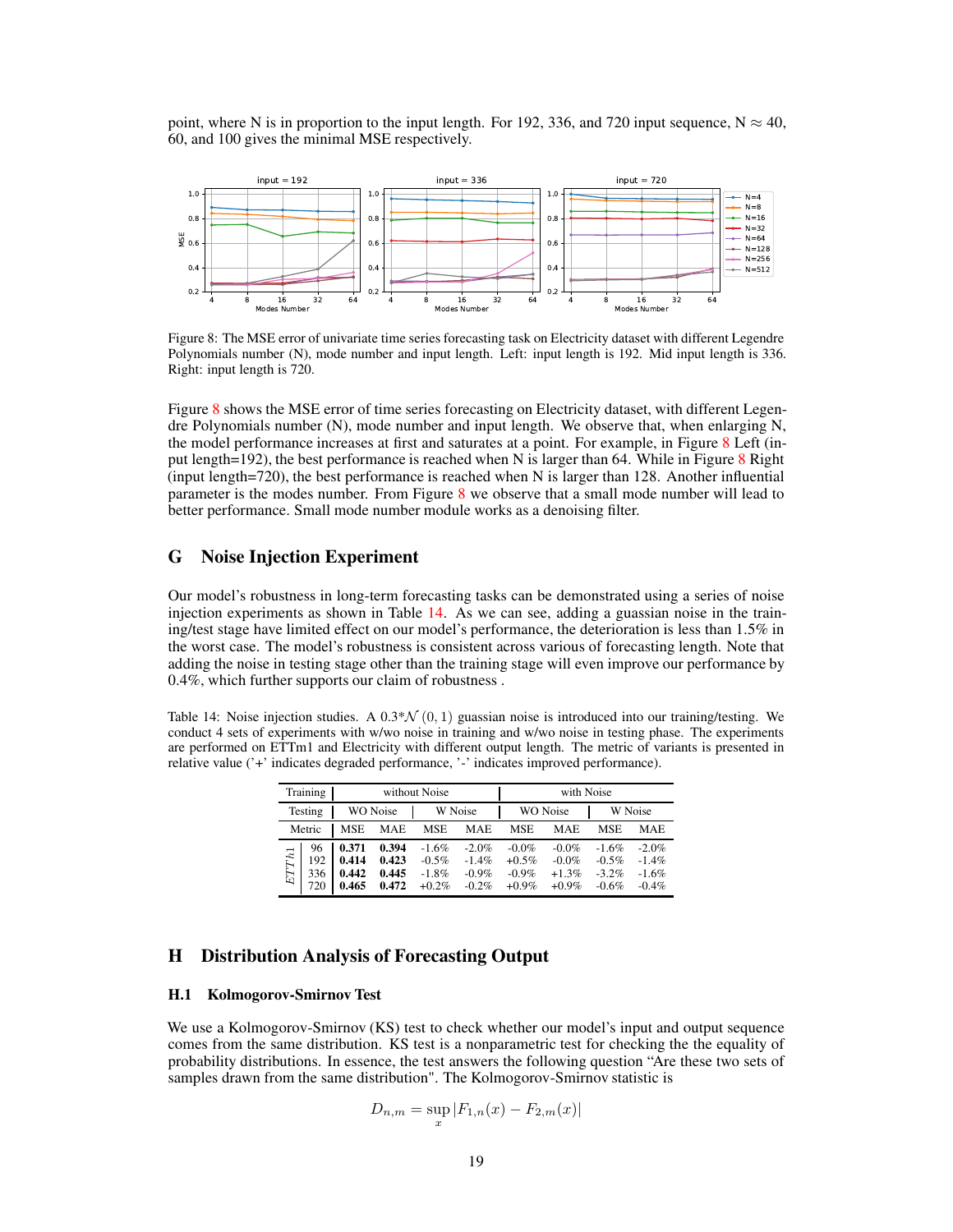<span id="page-19-2"></span>Table 15: P-values of Kolmogrov-Smirnov test of different transformer models for long-term forecasting output on ETTm1 and ETTm2 dataset. Larger value indicates the hypothesis (the input sequence and forecasting output come from the same distribution) is less likely to be rejected. The largest results are highlighted.

|       | Methods | Transformer | Informer | Autoformer | <b>FEDformer</b> | FiLM   | True  |
|-------|---------|-------------|----------|------------|------------------|--------|-------|
| ETTm1 | 96      | 0.0090      | 0.0055   | 0.020      | 0.048            | 0.016  | 0.023 |
|       | 192     | 0.0052      | 0.0029   | 0.015      | 0.028            | 0.0123 | 0.013 |
|       | 336     | 0.0022      | 0.0019   | 0.012      | 0.015            | 0.0046 | 0.010 |
|       | 720     | 0.0023      | 0.0016   | 0.008      | 0.014            | 0.0024 | 0.004 |
| ETTm2 | 96      | 0.0012      | 0.0008   | 0.079      | 0.071            | 0.022  | 0.087 |
|       | 192     | 0.0011      | 0.0006   | 0.047      | 0.045            | 0.020  | 0.060 |
|       | 336     | 0.0005      | 0.00009  | 0.027      | 0.028            | 0.012  | 0.042 |
|       | 720     | 0.0008      | 0.0002   | 0.023      | 0.021            | 0.0081 | 0.023 |

Sup is the supremum function.  $F_{1,n}$  and  $F_{2,m}$  are the empirical distribution functions of the two compared samples. For samples that are large enough, the null hypothesis would be rejected at level  $\alpha$  if

$$
D_{n,m} > \sqrt{-\frac{1}{2}\ln\left(\frac{\alpha}{2}\right)} \cdot \sqrt{\frac{n+m}{n\cdot m}},
$$

where  $n$  and  $m$  are the first and second sample sizes.

#### H.2 Distribution Analysis

In this section, we evaluate the distribution similarity models' input and output sequence using KS test.

In Table [15,](#page-19-2) we applied the Kolmogrov-Smirnov test to check if output sequence of various models that trained on ETTm1/ETTm2 are consistent with the input sequences. On both datasets, by setting the standard P-value as 0.01, various existing baseline models have much smaller P-values except Fedformer and Autoformer, which indicates their output has a high probability of being sampled from the different distributions compared to their input signal. Autoformer and Fedformer have much larger P-values mainly contributes to their seasonal-trend decomposition mechanism. The proposed FiLM also has a much larger P-value compared to most baseline models. And it's null hypothesis can not be rejected in most cases for these two datasets. It implies that the output sequence generated by FiLM shares a similar pattern as the input signal and thus justifies our design motivation of FiLM as discussed in Section [1.](#page-0-1) Though FiLM gets a smaller P-value than Fedformer, it is close to the actual output, making a good balance between recovering and forecasting.

# <span id="page-19-3"></span><span id="page-19-0"></span>I Learnable Parameter Size

Table 16: Parameter size for baseline models and FiLM with different low-rank approximations: the models are trained and tested for ETT dataset. the subscript number is k value for LRA

| Methods                | <b>Transformer</b> Autoformer FEDformer FiLM FiLM <sub>16</sub> FiLM <sub>4</sub> FiLM <sub>1</sub> |        |        |      |        |                |
|------------------------|-----------------------------------------------------------------------------------------------------|--------|--------|------|--------|----------------|
| Parameter $(M)$ 0.0069 |                                                                                                     | 0.0069 | 0.0098 | 1.50 | 0.0293 | 0.0062 0.00149 |

Compared to Transformer-based baseline models, FiLM can enjoys a lightweight property with 80% learnable parameter reductions as shown in Table [16.](#page-19-3) It has the potential to be used in mobile devices, or, in some situations, require a lightweight model.

### <span id="page-19-1"></span>J Training Speed and Memory Usage

Memory Usage As shown in Figure [9](#page-20-0) (Left), FiLM has a good memory usage with the prolonging output length. For fair comparison, we fix the experimental settings of *Xformer*, where we fix the input length as 96 and prolong the output length. From Figure [9](#page-20-0) (Left), we can observe that FiLM has a quasi constant memory usage. Note that the memory usage of FiLM is only linear to input length. Furthermore, FiLM enjoys a much smaller memory usage because of the simple architecture and compressed parameters with low-rank approximation as discussed in [I.](#page-19-0)